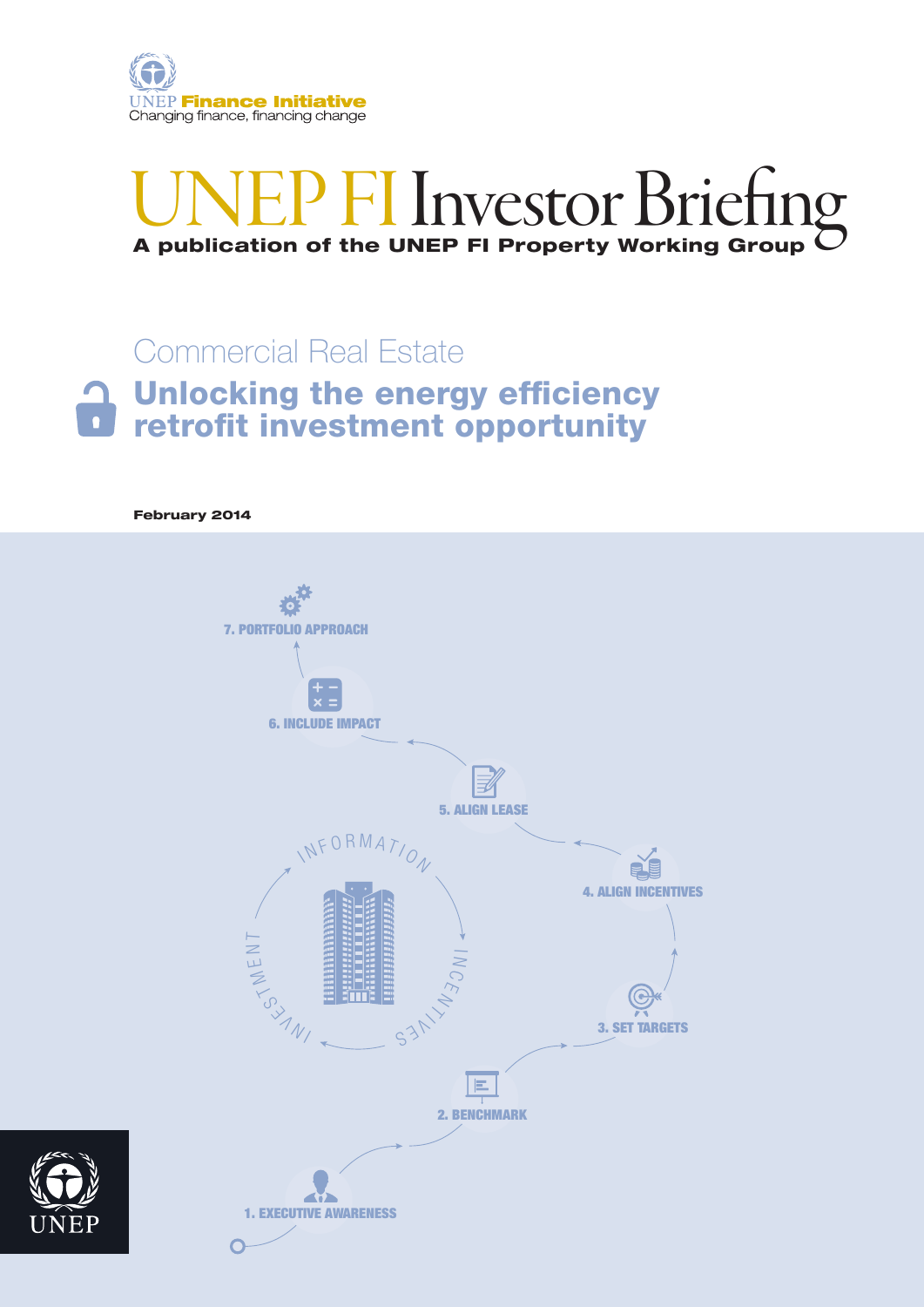## DISCLAIMER

The information contained in the report is meant for informational purposes only and is subject to change without notice. The content of the report is provided with the understanding that the authors and publishers are not herein engaged to render advice on legal, economic or other professional issues and services.

Subsequently, United Nations Environment Programme Finance Initiative (UNEP FI) is also not responsible for the content of websites and information resources that may be referenced in the report. The access provided to these sites does not constitute an endorsement by UNEP FI of the sponsors of the sites or the information contained therein. Unless expressly stated otherwise, the opinions, findings, interpretations and conclusions expressed in the report are those of the various contributors to the report and do not necessarily represent the views of UNEP FI or the member institutions of the UNEP FI partnership, UNEP, the United Nations or its Member States.

While we have made every attempt to ensure that the information contained in the report has been obtained from reliable and up-to-date sources, the changing nature of statistics, laws, rules and regulations may result in delays, omissions or inaccuracies in the information contained in this report.

As such, UNEP FI makes no representations as to the accuracy or any other aspect of information contained in this report. UNEP FI is not responsible for any errors or omissions, or for any decision made or action taken based on information contained in this report or for any consequential, special or similar damages, even if advised of the possibility of such damages.

All information in this report is provided "as is", with no guarantee of completeness, accuracy, timeliness or of the results obtained from the use of this information, and without warranty of any kind, expressed or implied, including but not limited to warranties of performance, merchantability and fitness for a particular purpose. The information and opinions contained in the report are provided without any warranty of any kind, either expressed or implied.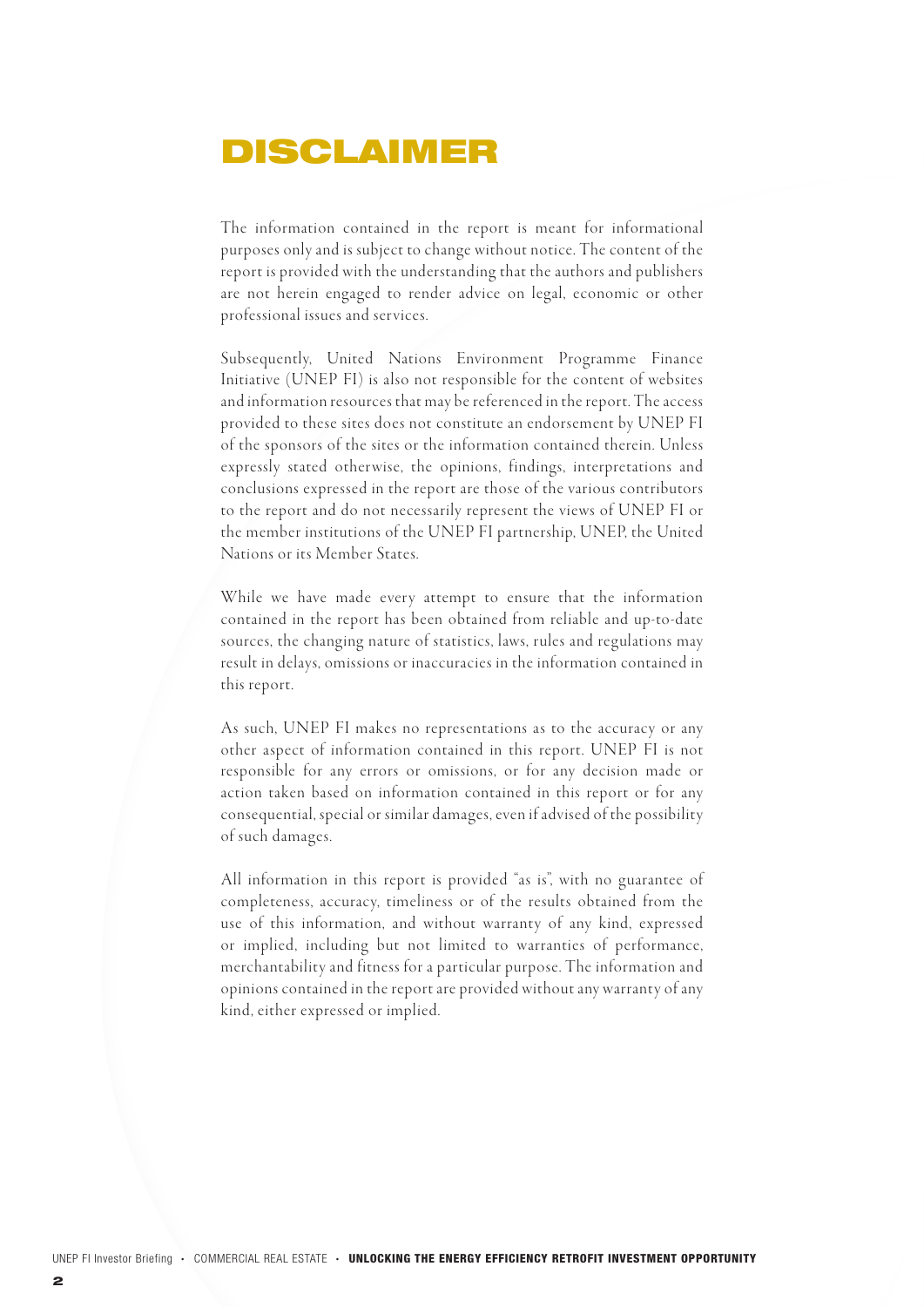## COPYRIGHT NOTICE

The report and the content of the report remain the sole property of UNEP FI. None of the information contained and provided in the report may be modified, reproduced, distributed, disseminated, sold, published, broadcasted or circulated, in whole or in part, in any form or by any means, electronic or mechanical, including photocopying, or the use of any information storage and retrieval system, without the express written permission from the UNEP FI Secretariat based in Geneva, Switzerland, or the appropriate affiliate or partner.

The content of the report, including but not limited to the text, photographs, graphics, illustrations and art work, names, logos, trademarks and service marks, remains the property of UNEP FI or its affiliates, contributors or partners and is protected by copyright, trademark and other laws.

> UNEP promotes environmentally sound practices globally and in its own activities.

This publication is printed on 100 per cent recycled paper, using vegetable-based inks and other eco-friendly practices.

> Our distribution policy aims to reduce UNEP's carbon footprint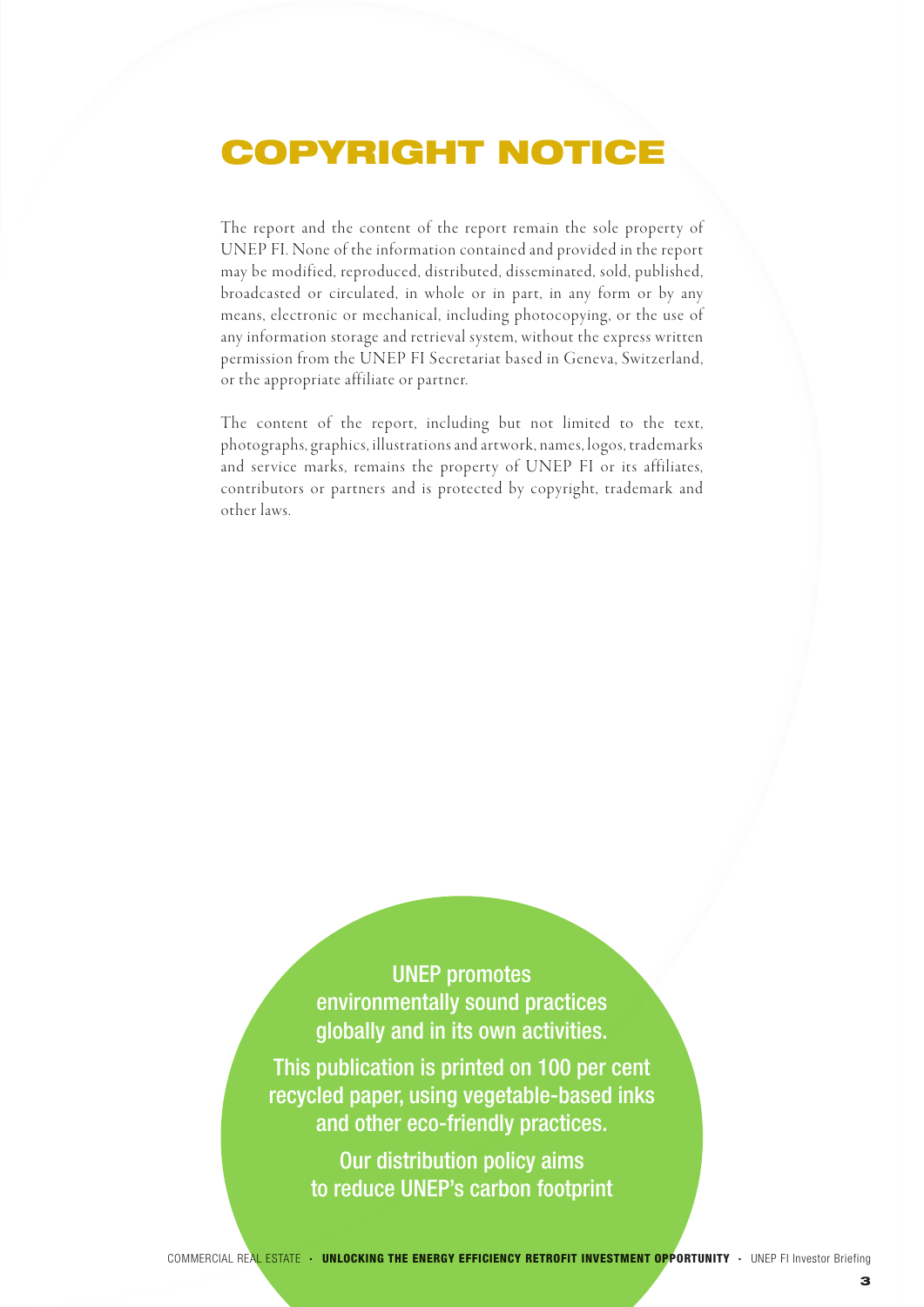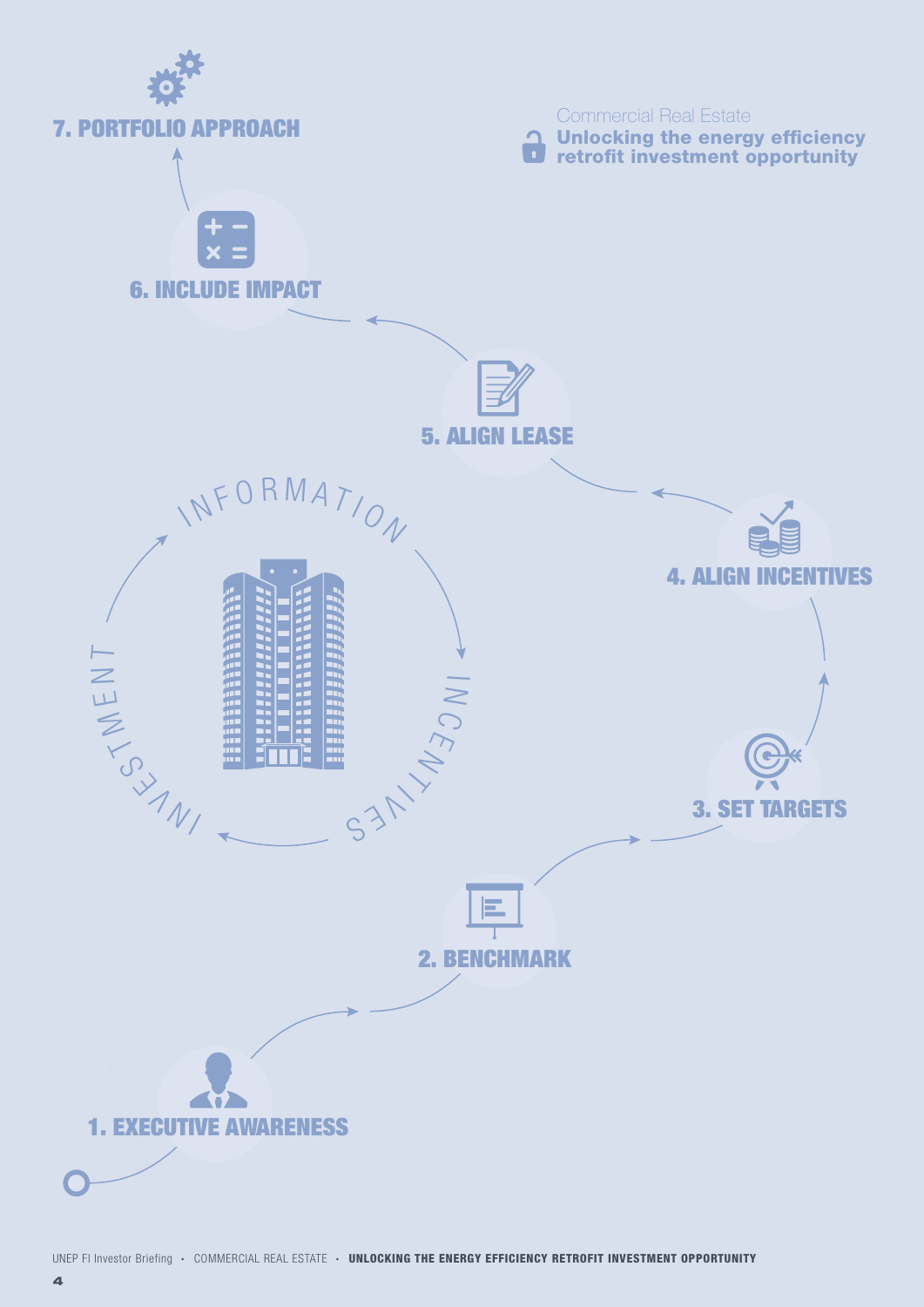## **CONTENTS**

| Foreword                 | 6                                         |    |
|--------------------------|-------------------------------------------|----|
| <b>Executive Summary</b> |                                           |    |
| A.                       | The Business Case for Energy Efficiency   | 8  |
| В.                       | Recognizing the Challenges                | 10 |
| С.                       | Taking Control with a Systematic Approach | 11 |
|                          | Information                               | 12 |
|                          | Incentives                                | 17 |
|                          | Investment                                | 22 |
| Conclusion               | 28                                        |    |
|                          | <b>Works Cited</b>                        | 29 |
|                          | <b>Endnotes</b>                           | 30 |

5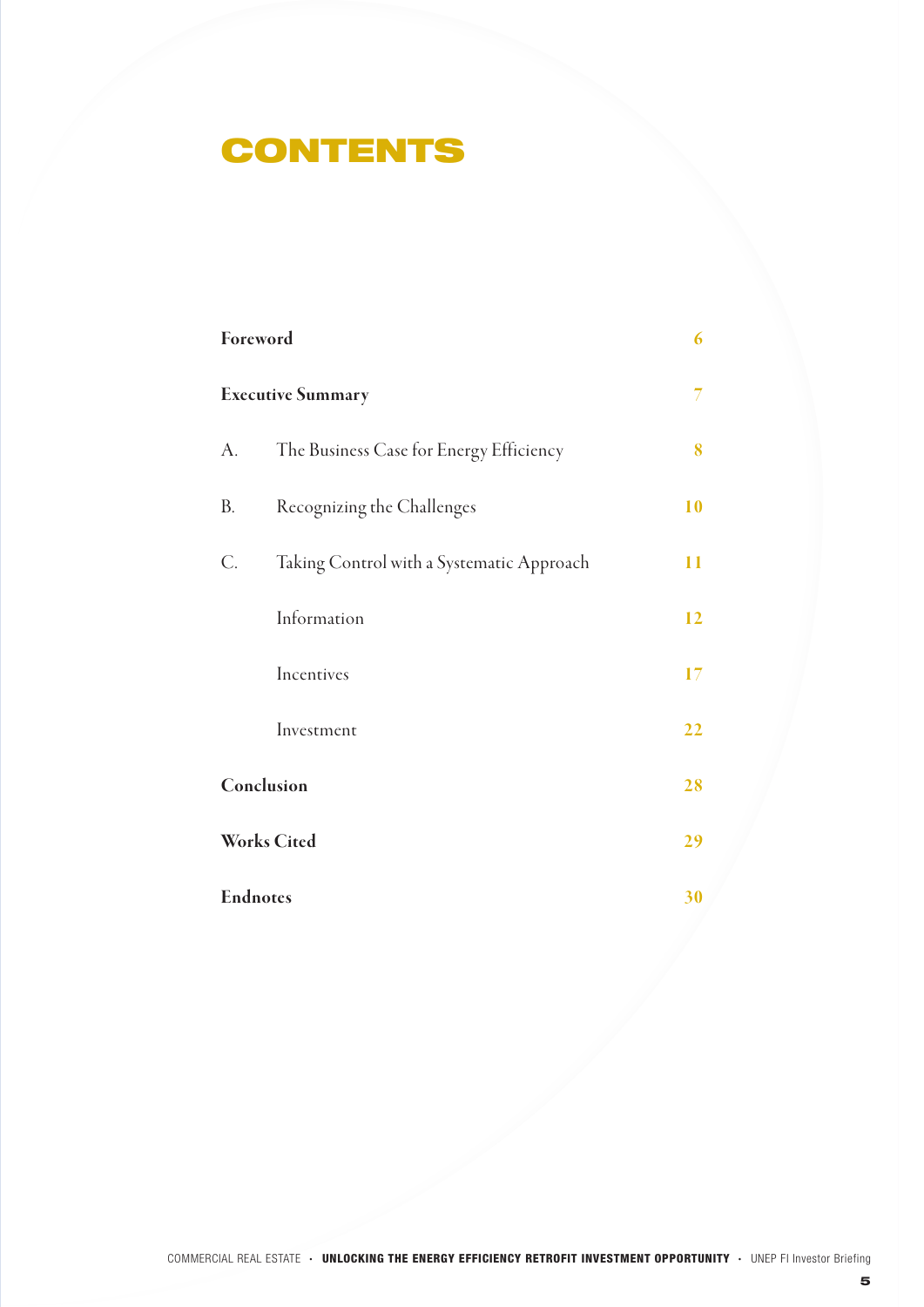### FOREWORD

Buildings account for approximately a third of the world's energy consumption and global greenhouse gas (GHG) emissions. They are considered a high-impact sector for urgent mitigation action on climate change. As building owners and operators, real estate professionals have an opportunity to reduce energy consumption and GHG emissions while increasing the value of their real estate assets. One of the most effective means for the industry to do this is by implementing energy efficiency retrofits (EERs).

The possibilities for improving the sustainability of a building are substantial, but implementing an effective energy efficiency retrofit strategy can be challenging. Issues range from unique building characteristics and complex energy efficiency retrofit markets to different regulatory requirements, market perceptions and underdeveloped industry standards. The United Nations Environment Programme Finance Initiative (UNEP FI) Property Working Group seeks to address these challenges and encourages property investors to focus on the many benefits energy efficiency retrofits can bring.

On behalf of the Property Working Group, we are pleased to present our latest report on energy efficiency in the commercial real estate market, "Commercial Real Estate: Unlocking the energy efficiency retrofit investment opportunity". With a wide-ranging collection of case studies and a synthesis of the wisdom and practices of some of the market's leading investors, the Property Working Group seeks to make a strong business case for energy efficiency opportunities, as well as recognize and address the challenges. The paper strives to show investors that there are options available for all property mixes, and that possessing and managing the right information are crucial to unlocking the energy efficiency retrofit potential.

A second report will follow this briefing and will focus on making sure investors do have access to accurate sustainability metrics and that they manage this information in a meaningful way so as to ensure retrofitting happens at the right time and at the right place.

In publishing this Investor Briefing, the Property Working Group aims to aid real estate owners and investors in seriously considering and acting on energy efficiency retrofit investment opportunities. Our goals are to encourage sustainability in property finance and to encourage property investment and management practices that achieve the best possible financial, environmental, social results.

#### Laurie Weir

Senior Portfolio Manager CalPERS Co-Chair, UNEP FI Property Working Group

#### Frank Hovorka

Responsible Property Director Caisse des Dépôts et Consignations Co-Chair, UNEP FI Property Working Group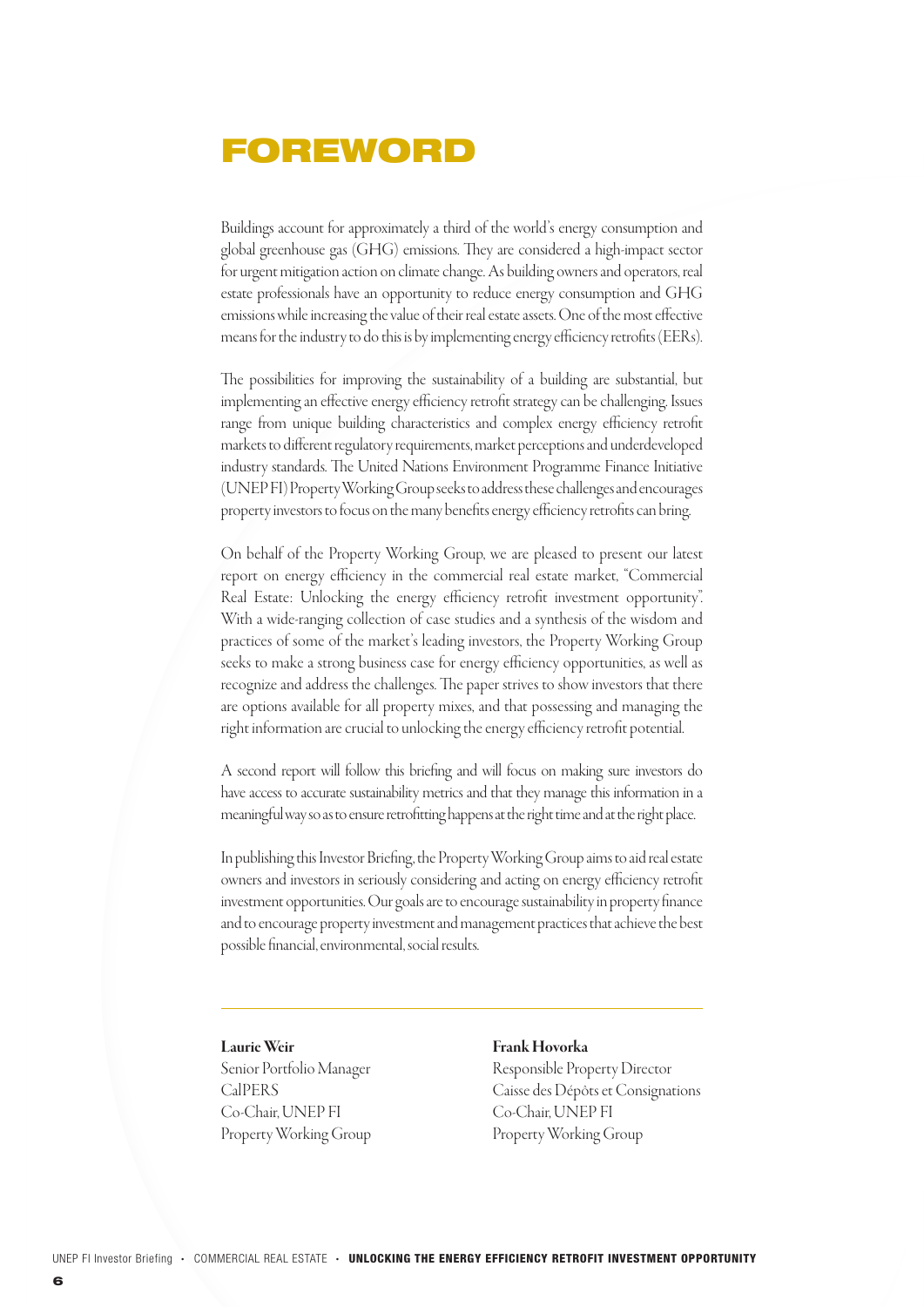# EXECUTIVE SUMMARY

This report provides a synthesis of wisdom and practices from real estate leaders presented in the form of a sevenstep process for how investors can increase the value of their real estate assets through energy efficiency retrofits. Each step is supported by a practical example of how it has been addressed and implemented by an investor.<sup>1</sup>

The central arguments of this report are:

- The scale of the investment opportunity in energy efficiency building retrofits is significant, between USD 231 billion<sup>2</sup> and up to USD 300 billion<sup>3</sup> per annum globally by 2020. It is expected to continuously rise in the future.
- There is a robust business case for these types of investments and cost-effectiveness fares better than in most other sectors of the economy.
- A traditional response to these market failures has been the introduction of new policies, tax breaks, grants and loan programs; however, even with these incentives in place, the vast majority of profitable retrofit opportunities remain untapped.
- A complementary market-driven approach is to translate these challenges into three investment-related root causes and develop a practical framework for how to address them. The framework is composed of a seven-step process to overcome these causes, within the realm of control of asset owners and investment managers.
- Whatever their property mix, there are steps owners and managers can take now to set themselves up for success.

The framework's initial five steps will ensure asset owners and managers have the right information and incentives to significantly increase the number of energy efficiency retrofits:

- Ensure executive awareness of the business case. This will lead to an investment in consultants or of internal staff time to carry out the next step. 1.
- Measure and benchmark building energy performance. This requires competent staff or trusted consultants to manage a portfolio-level program and an allocation of funds to carry out the audits and put in place energy benchmarking software. 2.
- Set portfolio energy efficiency targets. Whether or not they are publicly disclosed, executives and key decision makers need to know what they are aiming for. 3.
- Link asset manager compensation to energy performance. Like any major corporate initiative, the surest path to progress is to pay people based on performance, in this case on energy performance and some qualitative targets such as certification. 4.
- Align lease clauses to enable retrofits (green leases). Systematically introducing these clauses at lease creation and renewal enables energy efficiency retrofit projects to become viable. 5.

The last two steps will increase an investment manager's chances of getting energy efficiency retrofits approved and financed:

- Include impact on asset value in investment analysis. Enlarge the business case beyond the energy efficiency project assessment level by accounting for impact on the financial performance of the investment. 6.
- Take a portfolio approach to determine next steps. Map out your buildings according to four key variables (type of lease, lease duration, availability of capital and relationship to property [owner, manager or tenant]) and determine next steps for either a retrofit or creating the lease and financing conditions to enable one. 7.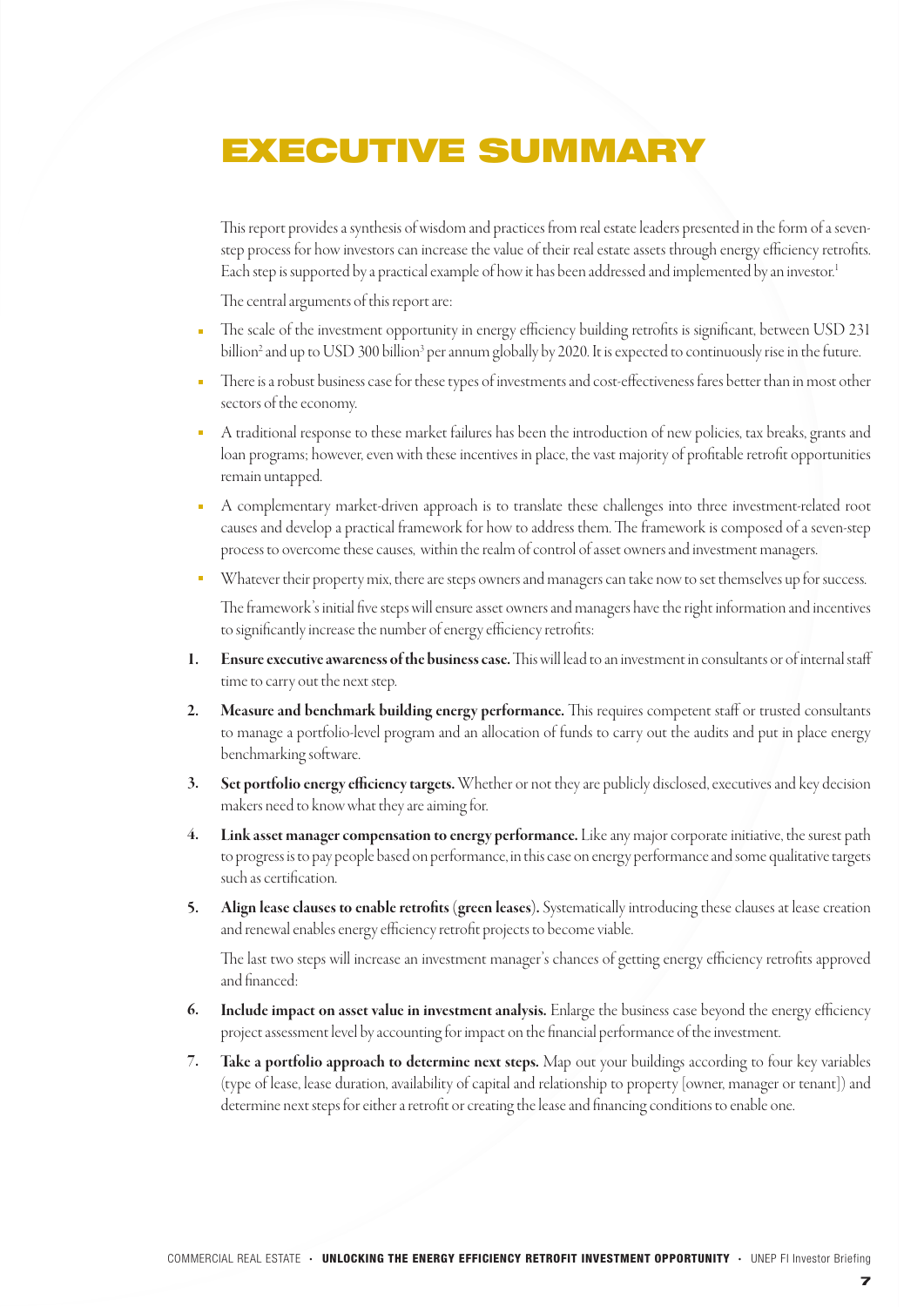## A. THE BUSINESS CASE FOR ENERGY EFFICIENCY

The scale of the investment opportunity in energy efficiency building retrofits to be realized globally by 2020 is significant, varying between USD 231 billion<sup>4</sup> and up to USD 300 billion per annum, and is supported by a robust business case.

While the significance of the potential is undisputed, the range of values assigned differs in various studies. According to a 2013 Ceres report based on International Energy Agency (IEA) estimates, the additional investment required beyond business-as-usual investment in buildings' energy systems to reach a 2 degree scenario world would be up to USD 300 billion per annum globally between 2010 and 2020. Compare that with an overall investment in buildings of USD 620 billion per annum for that period.<sup>5</sup>

The seminal 2009 McKinsey & Company report "Pathways to a Low-Carbon Economy" estimated the additional capital expenditure beyond business as usual required to implement the cost-effective carbon abatement potential in buildings at around USD 231 billion<sup>6</sup> per annum globally by 2020 and about USD 270 billion<sup>7</sup> by 2030.8

Evidence of the cost-effectiveness and the robustness of the business case for these investments is based on the facts below, supported by academic and market research and public statements and reports by experts based on their knowledge and understanding of current market changes.

Energy efficiency measures can pay back quickly, depreciate slowly and deliver returns for decades, as shown in the real-life investment examples below taken from a series of studies and publications across geographies:<sup>9</sup>

- Investing in a 30 per cent improvement in building efficiency would have an internal rate of return (IRR) of 28.6 per cent over a 10-year period.
- 30 per cent or more in energy savings was identified across a portfolio of commercial buildings in France, ranging from those built in the 1930s to the 1990s.<sup>10</sup>
- A study of buildings in Singapore reveals that the resulting energy savings of a sample of buildings is 17 per cent post-retrofit. Transwestern, a private real estate firm in the United States, reports typical savings of 3 to 15 per cent on the utility bills of those of its managed properties that have undergone energy performance upgrades.<sup>11</sup>
- $\blacksquare$ Research indicates that recommissioning existing buildings can result in a 16 per cent median whole-building energy savings with a 1.1-year payback and a 91 per cent cash-on-cash return.<sup>12</sup>
- $\blacksquare$ The World Green Building Council published a detailed business case for green buildings reinforcing these arguments.<sup>13</sup>

A correlation exists among more energy-efficient buildings, higher rents and higher sale prices as well as among low-performing buildings, value decline and longer vacancy rates, as presented in the following research and studies<sup>14</sup> from around the globe<sup>15</sup>:

- Buildings with the Energy Star label had significantly stronger financial performance than similar unlabeled  $\blacksquare$ buildings: 13.5 per cent higher market values, 10 per cent lower utility costs, 5.9 per cent higher net income per square foot, 4.8 per cent higher rents and 1 per cent higher occupancy rates.<sup>16</sup>
- A study using the CoStar database in the US concluded that LEED (Leadership in Energy & Environmental Design) certified and Energy Star-rated buildings versus non-rated buildings had 8 per cent higher effective rents (a function of both rent amount and occupancy rate) and a 13 per cent sales price premium.17
- A study conducted in the UK on Building Research Establishment Environmental Assessment Method (BREEAM)-rated office buildings found an 8 per cent positive impact on sales prices and a 16 to 20 per cent increase in rental transaction prices.<sup>18</sup>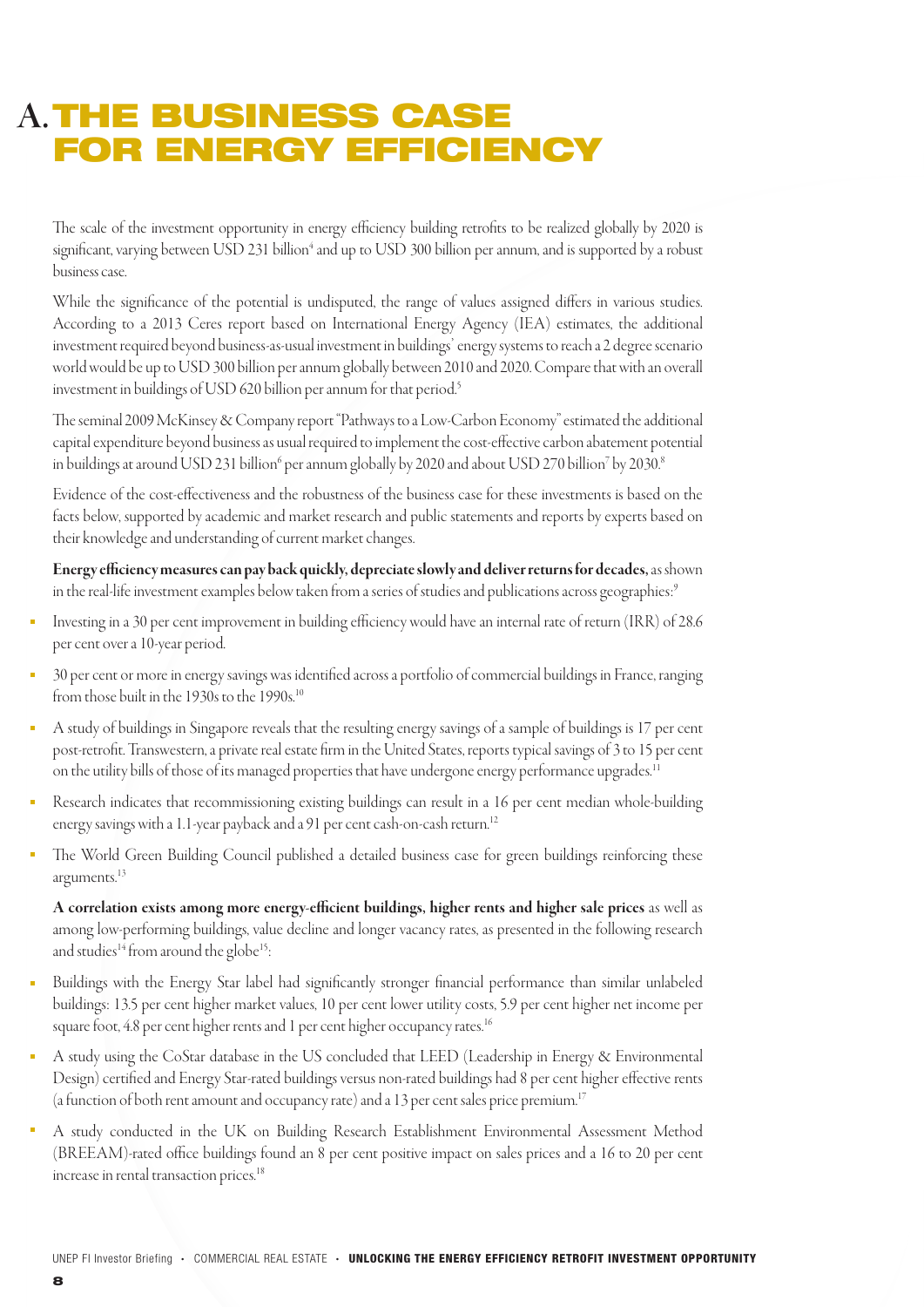- A study performed in Australia on National Australian Built Environment Rating System (NABERS)-rated buildings reported a 9 per cent sales premium for the highest levels of performance (NABERS levels 5 and 6) and a 13 per cent discount for the lower levels of performance (NABERS 2-2.5) reported in some central business districts.19
- Data analysis from residential houses throughout France shows value increases of 40 per cent for the houses with the top building energy performance certificates and a 40 per cent discount for the worst performers as compared with the mean score.<sup>20</sup>
- According to the Institute for Building Efficiency's 2013 Energy Efficiency Indicator Survey, one third of tenants will pay a premium to rent a green building.<sup>21</sup>

Deepening regulatory requirements are becoming a necessary part of risk management in order to protect the overall value of assets. Regulatory requirements concerning energy efficiency of buildings are being tightened in a number of countries around the globe,<sup>22</sup> and the International Energy Agency (IEA) advocates mandatory renovation rates and the targeting of zero-energy buildings.<sup>23</sup> These regulatory requirements are pushing the mean performance of buildings upward. Buildings with low performance are losing value as the benchmark moves up and may be difficult to sell since they will require upgrades to just meet legal requirements. There are now regulations in place for the mandatory disclosure of energy performance of commercial buildings in Singapore, Australia, the UK and France and in over 10 US cities. A growing number of jurisdictions are requiring energy audits at the time of transactions, and some are going as far as requiring minimum performance standards.

Including energy performance in investment decisions forms an important part of risk management and **an investor's fiduciary duty,** as argued by the Institutional Investors Group on Climate Change (IIGCC).<sup>24</sup> For institutional investors and investment managers, the core principle of real estate investment is to create and sustain long-term value. Fiduciary duty dictates that institutional investors should understand and actively manage market shifts including occupier preferences and changing behaviour, as well as changes in the regulatory framework and legal requirements. It is equally important to adapt and respond to these emerging trends within real estate market cycles. Leading asset owners are already embedding sustainability in standard risk assessment methods and, through selection and monitoring processes, ensuring that investment managers and consultants are fully integrating sustainability and climate change considerations into investment and asset management practices.

As energy prices become increasingly volatile, investments in energy efficiency provide a good hedging **strategy.<sup>25</sup>** Furthermore, buildings that are energy retrofitted have been documented to improve productivity of tenants when the retrofit also considers related aspects such as tenant comfort, indoor air quality and natural daylight.26 The business case for different types of interventions depends on timing within the building life cycle (refurbishment cycles and holding periods) as well as the regulatory context and local consumer demand.

Investing in quick wins and rational payback projects makes business sense even with short-term investment horizons. The first type of intervention concerns low-impact initiatives, which have generally short payback periods and can be implemented in currently occupied/leased buildings. These kinds of interventions usually lead to energy consumption reductions of 5 to 20 per cent and include measures such as lighting, energy management, control systems and the upgrading of heating and cooling devices.

Deep refurbishment pays off in market segments where the "green value" counts. Deep refurbishment projects aim to achieve high energy performance of the whole building and usually include insulation and/or window improvements. This usually involves higher investments that cannot be recovered solely through the energy savings of the first few years, and the financial analysis of investment opportunities needs to include the impact on asset values. Rocky Mountain Institute has recently published a relevant paper analysing ways to calculate and present the business case for deep retrofits.<sup>27</sup>

9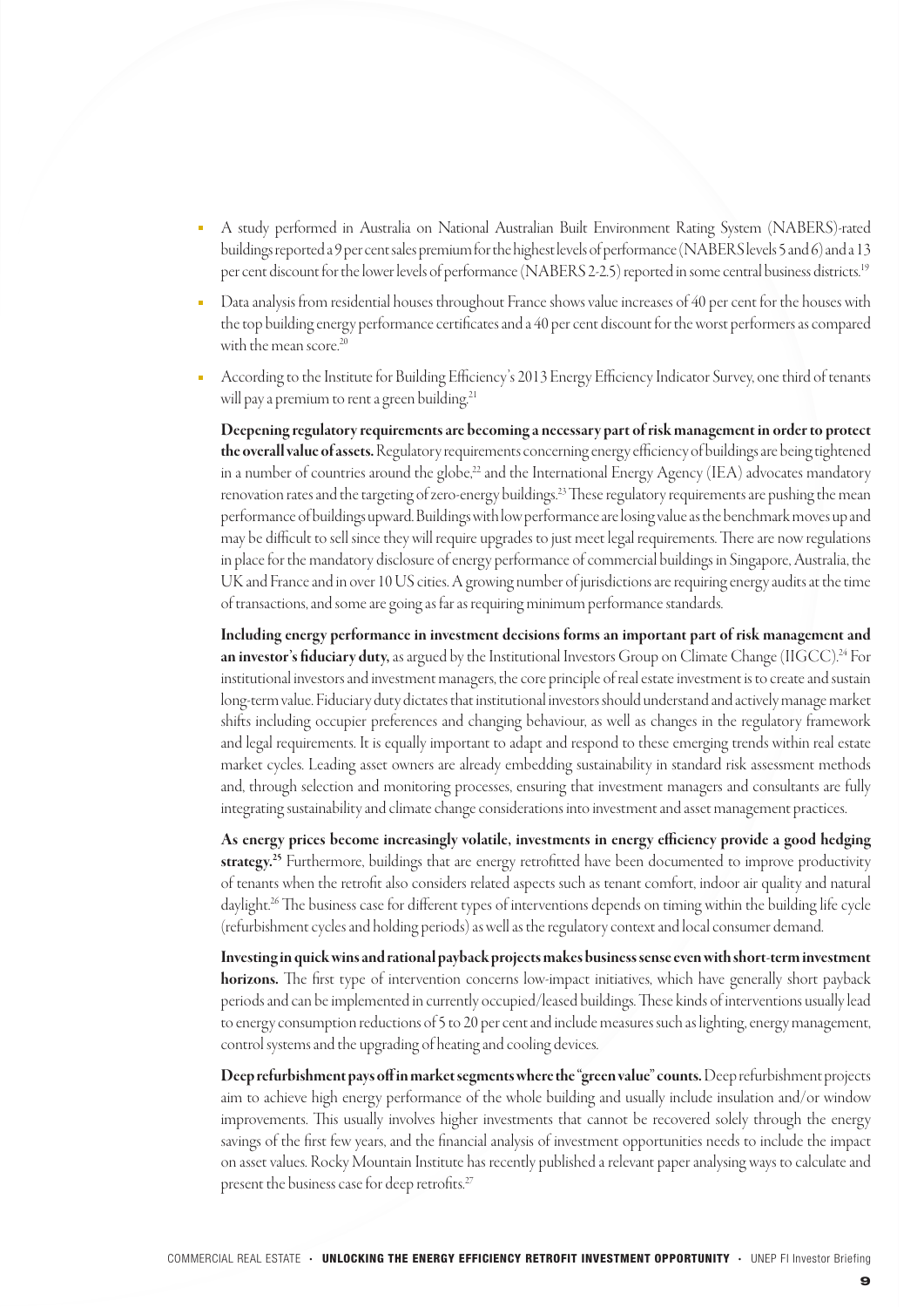## **B. RECOGNIZING** THE CHALLENGES

Considering the investment potential and the evidence available for a robust business case for investing in energy efficiency as presented above, it is necessary to understand the main reasons why there is such a large market gap between the profitable retrofit market potential and the reality. At the root of it, the financial community is unclear on how to accurately price the risks and rewards of energy efficiency retrofit projects.

In the past few years, a number of reliable studies across geographies have pointed to a consistent set of causes and challenges. Beyond geographical and subsector differences, these can be robustly summarized as a mix of misaligned incentives, a lack of information and difficulties in accurately pricing the risks and rewards, leading to overly narrow approaches for calculating return on investment (ROI). In more detail, these include:<sup>28</sup>

- Split incentives: Investors may not capture the value of energy savings
- Lack of information: Energy efficiency opportunities at building level often unknown
- First cost hurdles: Sunk costs to build retrofit business cases
- Debt constraints: Mortgage covenants prevent taking debt against the building
- Market fragmentation: Multiple ownership structures and asset class segments
- Complex project delivery: Complicated sales, engineering and financial analysis r.
- Underwriting: Lack of proven industry standards to evaluate projects
- Deal size: Deals are typically relatively small (e.g., less than USD 5 million) è
- Elevated hurdle rate: Average expected payback period is 3.6 years
- Short holding period

To address these market failures, governments tend to introduce new policies, tax breaks, grants and loan programs.29 In such cases, there has been increased retrofit activity; for example, in Australia, Germany, China and France. Indeed, all the most mature retrofit markets worldwide have mandatory disclosure processes, coupled with asset efficiency ratings and additional incentive or regulatory programs.<sup>30</sup> However, even in these supportive jurisdictions, the vast majority of profitable retrofit opportunities remain untapped. It does not appear to be economically rational to merely wait or lobby for even better policies.

A complementary approach is to translate these challenges into three investment-related root causes. A practical framework can then be developed to address these from an investor's perspective.<sup>31</sup>

- Failure to provide a compelling business case for investment in retrofit with metrics and valuations. 1.
- Uncertainty about how to trigger the energy efficiency retrofit investment decision. 2.
- No designated role within an organization with the responsibility and authority to identify, plan and deliver energy-saving and carbon-reducing interventions. Additionally, the lack of any clearly defined approvals process or evaluation criteria. 3.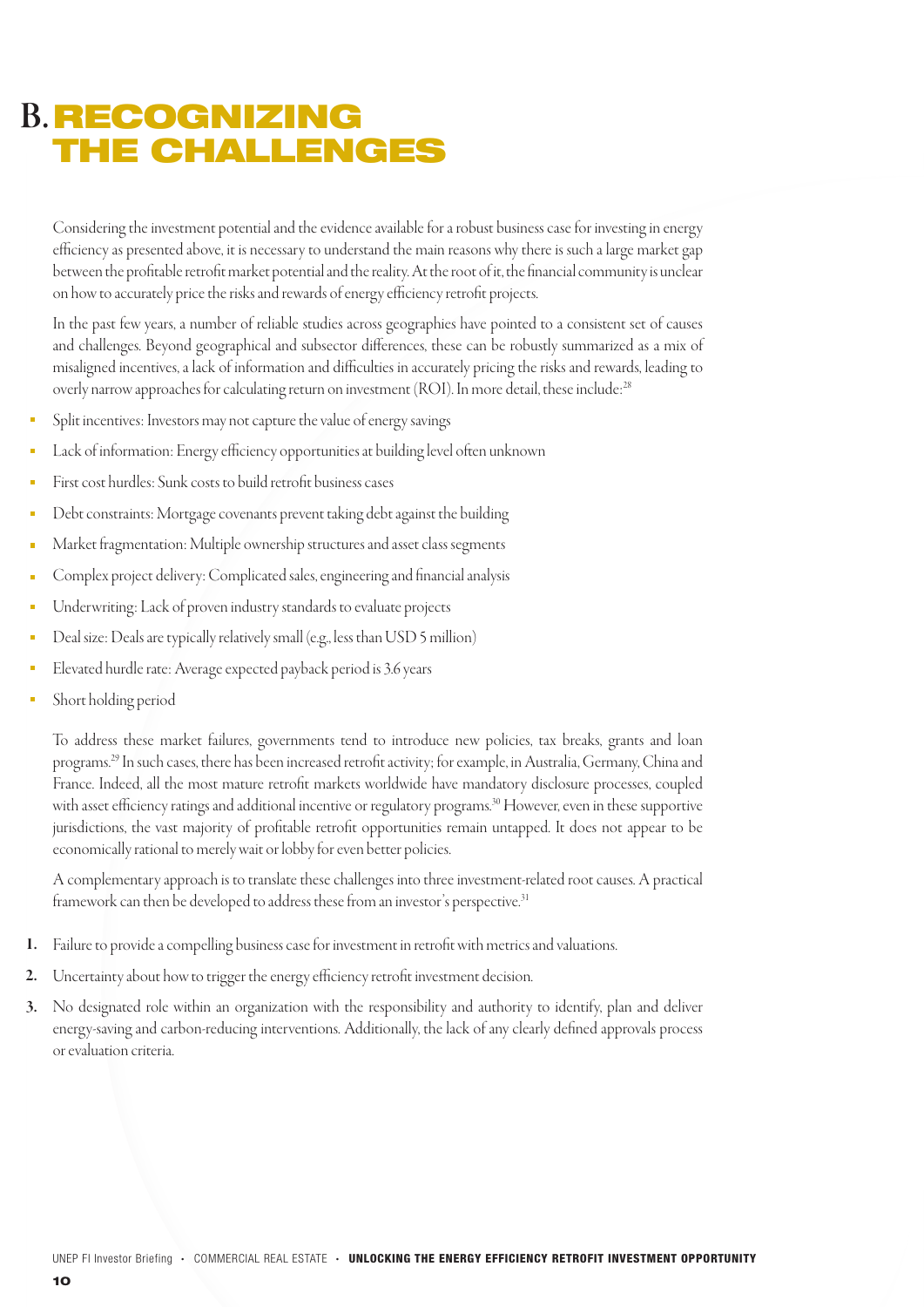## C. TAKING CONTROL WITH A SYSTEMATIC APPROACH

Building on the experience of the UNEP FI Property Working Group members, this section proposes a sevenstep process developed to support real estate investors to take advantage of this investment opportunity and cash in on the potential premium. These steps are explained in the following sections, each with the support of a practical example of how it has been addressed and implemented by an investor.

#### Seven-step process for real estate investors to drive value via energy efficiency retrofits

### Information

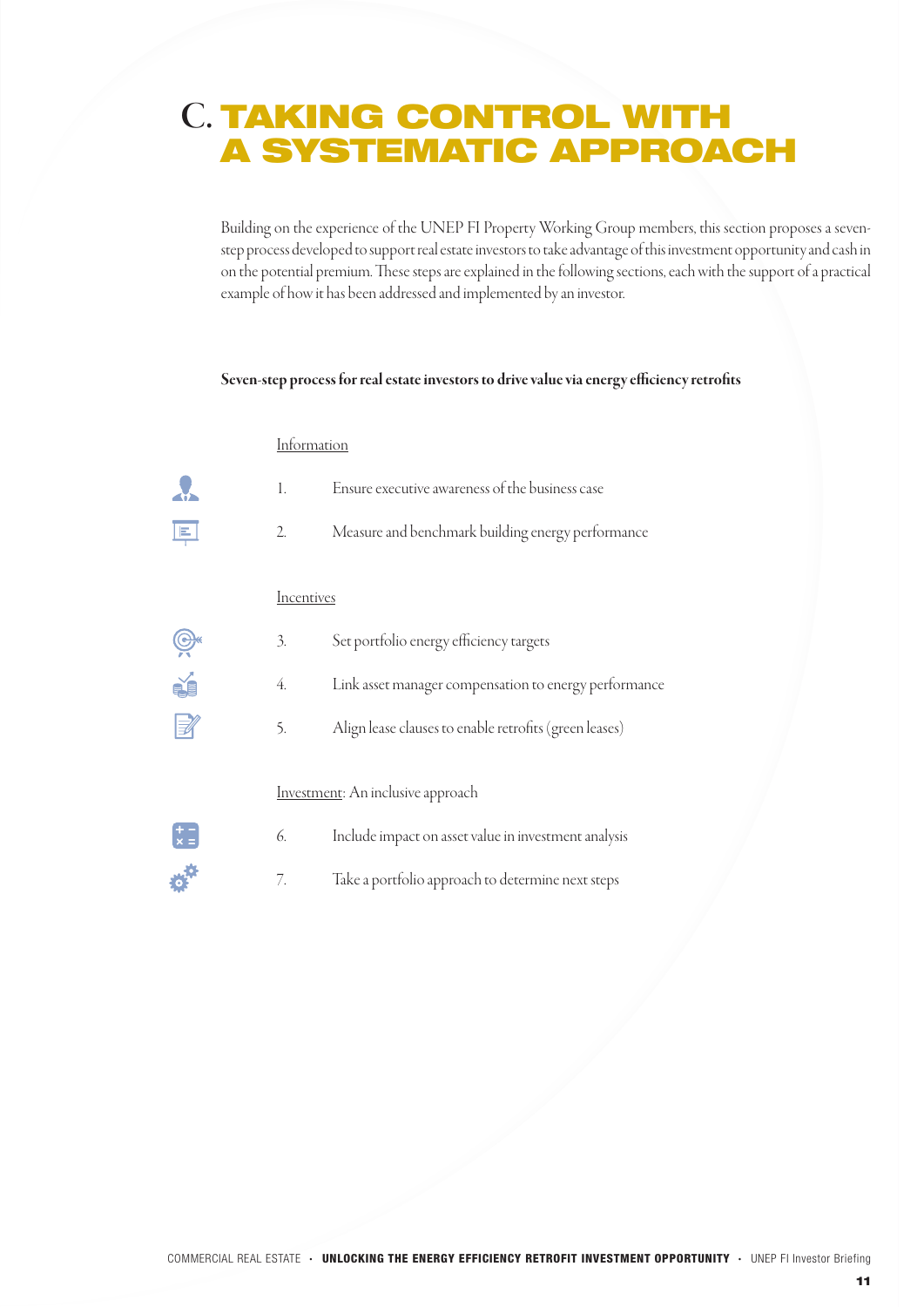# INFORMATION

# Ensure executive awareness of the business case 1.

Making systematic progress on improving energy efficiency of properties in a portfolio requires time and money. It is imperative that the company's executives are aware of the initiative and that they see its value. To do so, they must believe in the business case for energy efficiency retrofits. It is valuable to spend time presenting enough evidence and working through objections with executives in order for them to be supportive. Energy efficiency retrofits are not just about the payback through reduced energy bills. There are many other benefits, and it is a matter of framing them to show how they help accomplish already-stated priorities of executives. Below is a short story of executive awareness at Bentall Kennedy that highlights these points.

# Step 1 example Bentall Kennedy<sup>32</sup>

A number of Bentall Kennedy senior management partners are vocal supporters of sustainability. While they are aware of the key studies linking energy efficiency scores and building certification to increased asset valuations, their support is primarily based on first-hand experience. They have seen how integrating energy efficiency and sustainability principles into commercial real estate decisions has most often been a wise course of action. Each of them has been directly involved in significant decisions that included careful consideration of the life-cycle costs of new and existing buildings, including decisions around energy-efficient design and retrofits. Here are a few key milestones worth sharing.

Beginning in 2003, a conscious effort was made to get better utility data for properties. It was clear that energy prices had been rising and becoming increasingly volatile, with little expectation of this trend abating. While property management functions are handled at the local and regional levels, it was believed that there would be useful reporting and decision-making benefits from standardizing energy data and making it available at the portfolio level. This process took a few years to reach maturity. Executives were supportive in part because it aligned with the goals of the company to be a best-in-class manager.

In 2007, a push was made to train 40-plus asset and property managers on LEED. This led to Bentall Kennedy being one of the companies to pilot the LEED Volume Program and bulk certify about 50 office buildings in the US. Again, there was not an airtight business case with a clearly measurable ROI. The decision to train managers and certify what is now over 70 per cent of its assets under management was made on the strong agreement that this aligned with: the best available evidence for ensuring the company's properties are appealing to desirable tenants; the direction that investors wanted to go in; and the values of Bentall Kennedy. Large investments have been made at a variety of properties to surpass the minimum energy efficiency scores required by LEED and to maximize LEED points. Executives were able to frame these decisions within the overall strategies for client portfolios.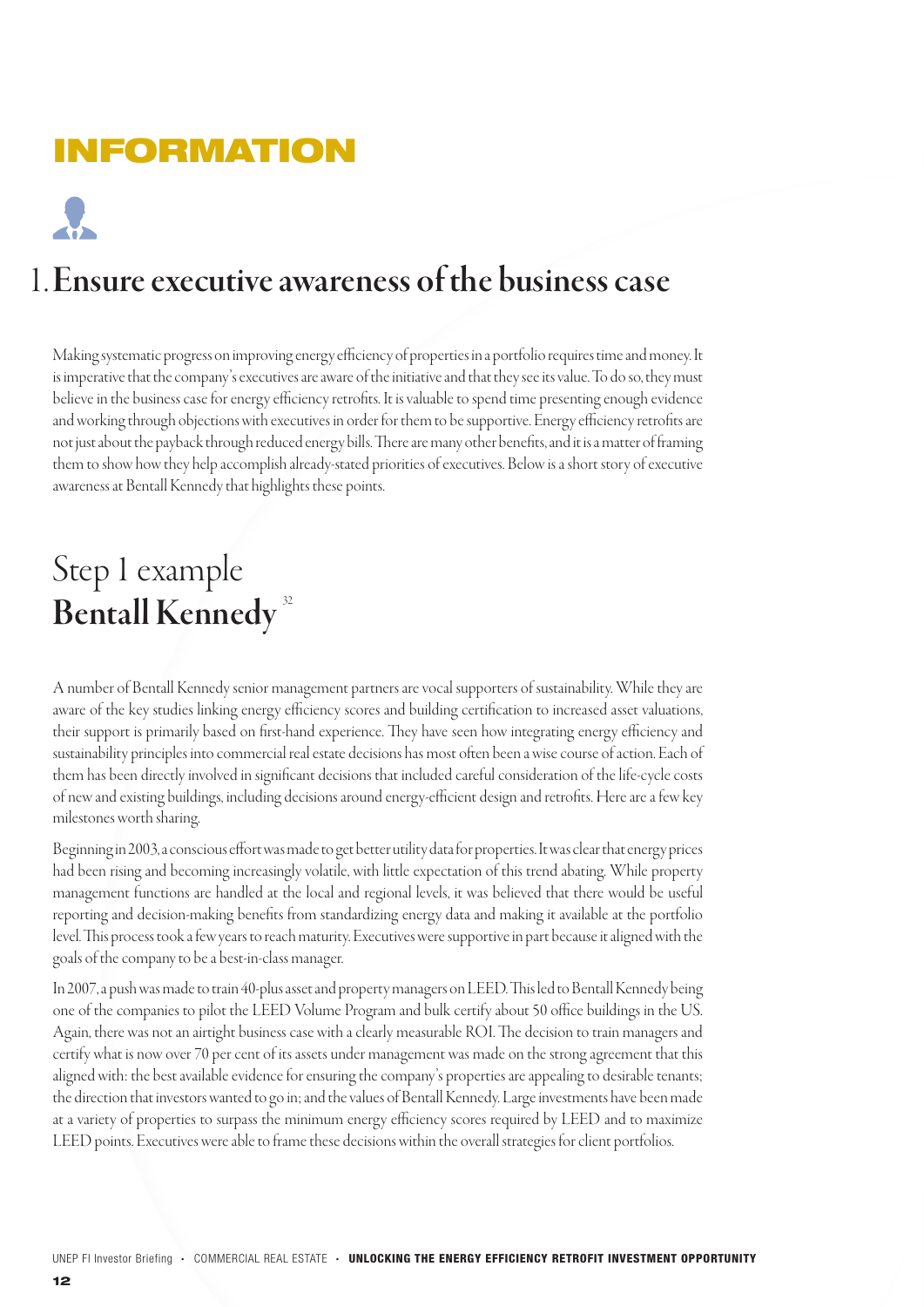"While the evidence intuitively and directionally points to investments in energy efficiency to increase net operating income (NOI) and asset values, we are not able to say with 100% confidence that this is the case. Nor are we able to make a perfect financial prediction as to the percent increase in asset value due to an energy efficiency retrofit. We do not have a magic formula. With the support of senior management we are beginning to mine existing data to get a clearer picture of the correlation between certification, energy intensity, tenant satisfaction, occupancy rates, NOI and asset valuations. In the absence of the perfect business case, progress on energy efficiency is seen to be, at minimum, a strong defensive position. Choosing to not improve energy efficiency and/or certifying a building to the relevant standard for its asset type and market is a choice to limit the pool of investors who would consider buying the property and therefore likely reducing the number of bids and ultimately the selling price. Effectively managing energy costs at the property level and constantly making progress on driving down energy use through retrofits is now seen by executives as 'table stakes' for being a reputable asset management company".

### David Antonelli

Executive Vice President, Portfolio Management

Looking forward through the end of 2014, a formal training program for investment managers will refresh their knowledge of environmental, social and governance (ESG) management best practices. This training will lead to ESG key performance indicators being more broadly integrated into investment and asset management compensation in 2015.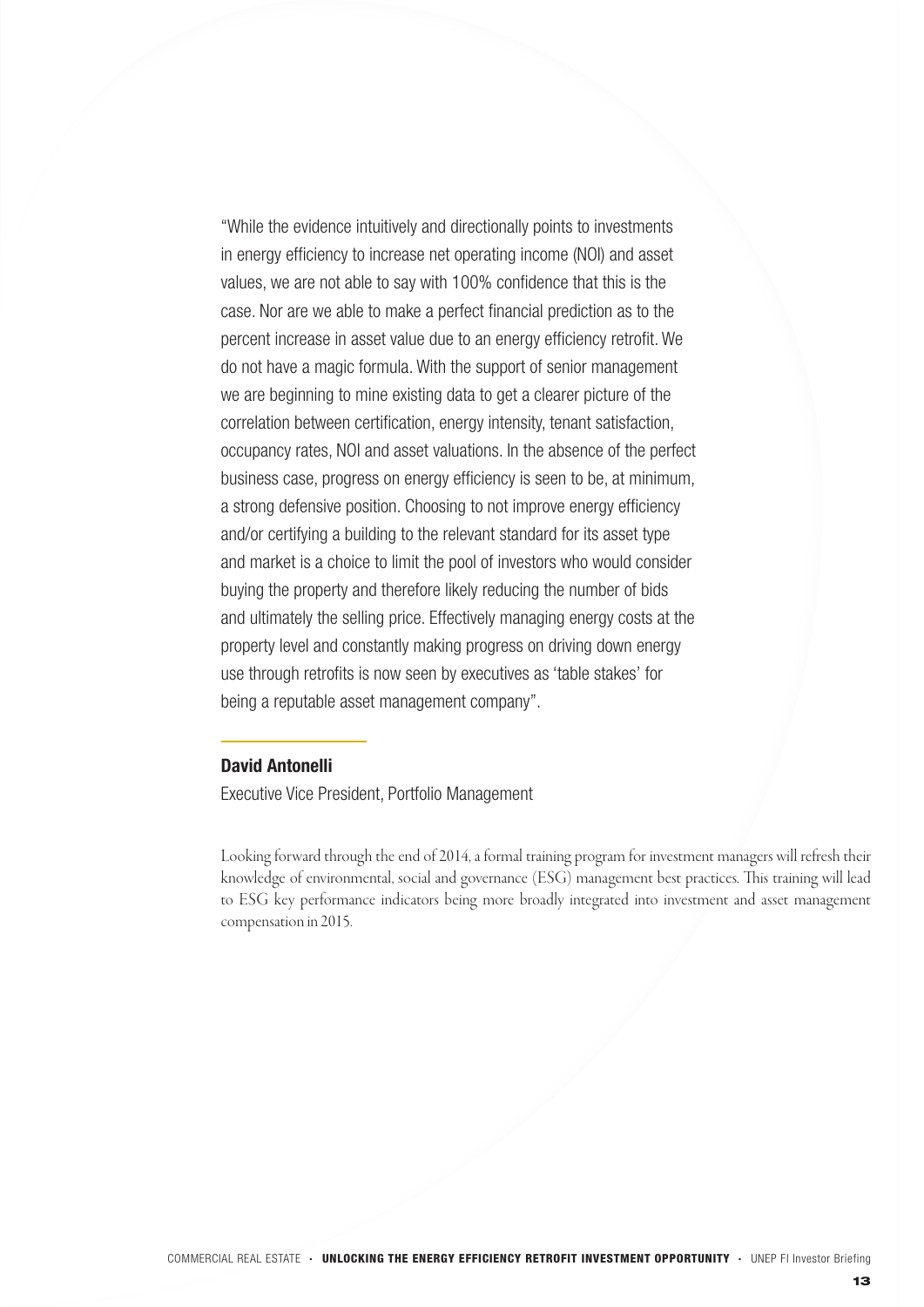## INFORMATION

### Measure and benchmark building energy performance 2.

As the adage goes, you can't manage what you don't measure. This goes to the heart of why sustainability benchmarking is a fundamental tool to inform the real estate investment and asset management decision-making process. The key lessons are to think through which benchmarks will be useful for your business, what data is available and whether your market gives credit for reduced operating costs with increases in asset values. It is necessary to find a balance in the level of detail sought for in data. While it takes resources to gather and analyze a complex set of data, this provides a better understanding of the risks and how to mitigate them. Benchmarks enable the investment manager to present data in a form that is easily understood by other market players and shows the strength of the actions implemented in the portfolio. For those investors located in regions where established standards are not common, selecting a smaller set of metrics is a good starting point to gradually add complexity. An upcoming UNEP FI paper will further examine the topic of sustainability metrics and those that are of value to real estate investors and managers.33

# Step 2 example Hermes Real Estate

A priority for Hermes in 2006 was to better understand the cost-benefit implications of sustainability, and how they relate to asset value. Hermes' view at the time was that the sustainability profile of a building impacted its investment value. However, the firm lacked the analytics to tell by how much and in what time frame. Thus, Hermes decided to develop its own sustainability rating system to better understand the potential value of sustainability. The impact to financial performance was calculated as the impact of sustainability characteristics on cash flow internal rate of return (IRR) over a period of 10 years for each asset. The cash flow inputs included impact on rent, yield, taxes and other costs (insurance), while the driving sustainability characteristics included energy, weather resilience, building flexibility, building quality, transport, waste, water and community. This information fed into asset business plans.

The chart below shows how the sustainability score of individual buildings was improved. Note that improvements derived from capital expenditures are generally lower than those gained from service charges or improved management behavior. This is a recurring lesson: Improvements in energy efficiency in buildings do not need to start with capital improvements, but they do start with good measurement and data.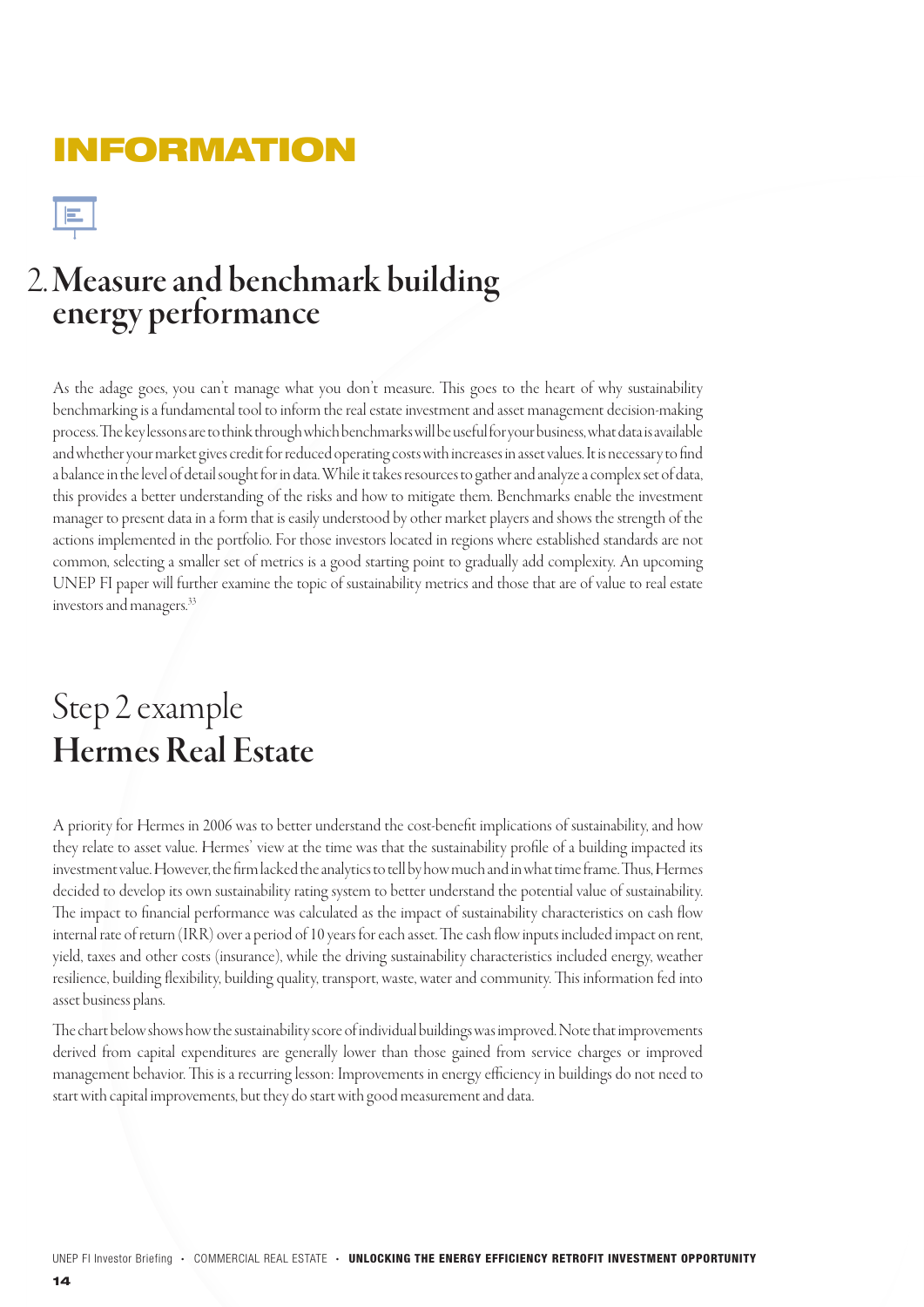

### Figure 1

Hermes sustainability rating system (SRS): Analysis of sustainability scores of various buildings and their improvement in 2009

After carrying out this internal benchmarking, Hermes realised that the benchmarking would be more meaningful if it focused on fewer metrics and included a larger pool of buildings. This led Hermes to help initiate an industrywide benchmark in the UK with the Jones Lang LaSalle ( JLL) operational sustainability benchmark, which focuses on ongoing performance of energy, water and waste. Launched in 2008, this benchmark has now grown to cover 15 investment houses and over 500 offices and shopping centres in the UK. It enables Hermes to understand real operational performance year over year, with annual industry comparison, which helps to pinpoint action areas for improvements. Hermes uses this tool with its internal cost-benefit analysis to identify the most cost-effective improvements for a given asset and integrate this into the asset business plan in line with its investment life cycle.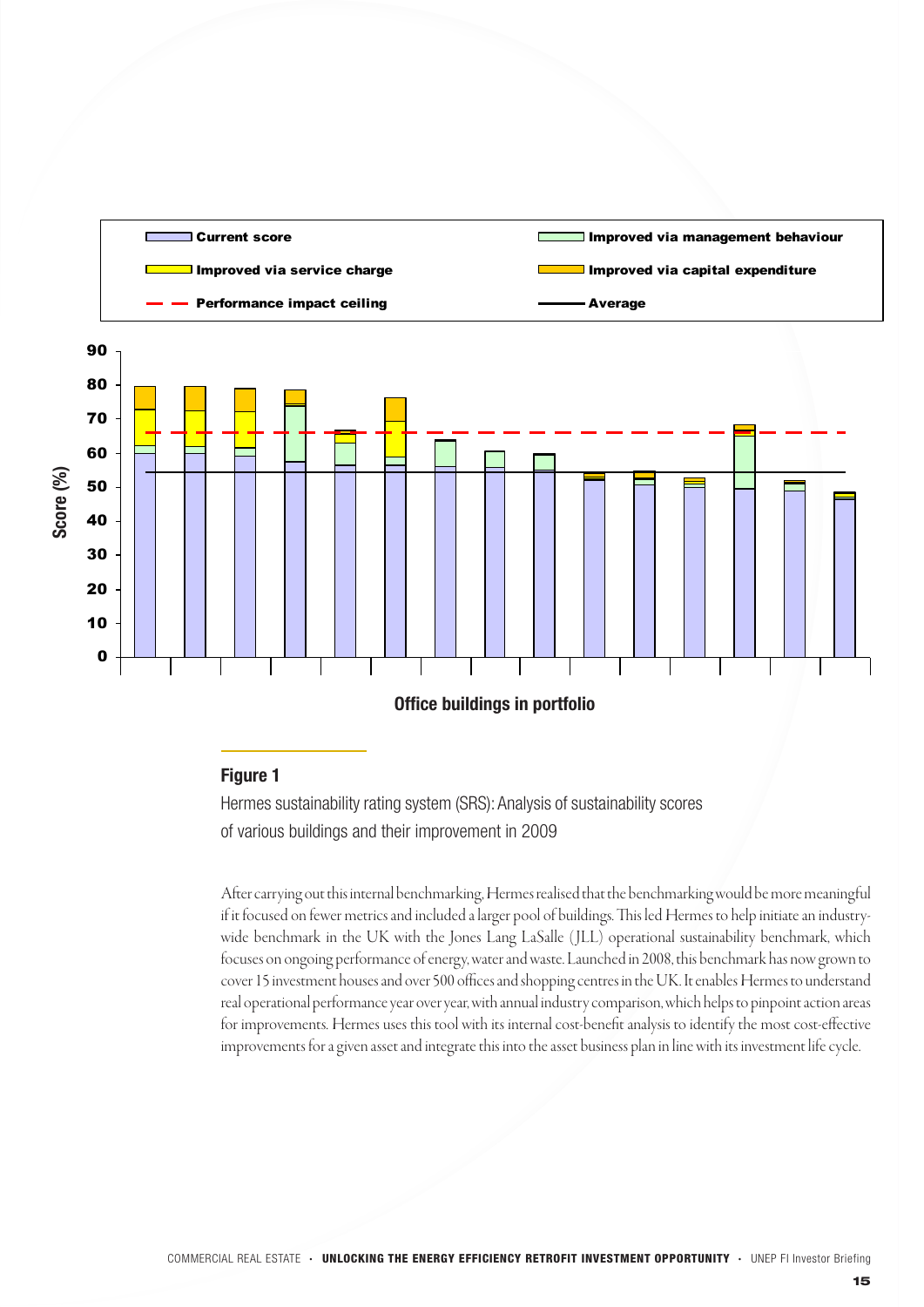



This level of industry benchmarking enabled asset managers to understand the relative performance of their buildings and to quantify the degree to which they could improve (or the degree to which they were outperforming their peers). With the success of the industry benchmarking initiative, Hermes then proceeded to enable a further industry collaboration via the creation of the Investment Property Databank (IPD) EcoPAS initiative in 2012. This initiative is used to benchmark the sustainability risks to which a whole real estate fund is exposed. This is done by allowing peers to compare performance and, over time, to enable them to strengthen their analysis of the extent to which a whole portfolio and a building's asset value are enhanced due to sustainability practices.

The key lesson from the Hermes example is that an original push for greater energy and sustainability data has proven valuable enough for the initiative to have grown into the creation of new industry benchmarks/indices. Real estate owners and managers who want to create value do not wait for mandatory disclosure or industry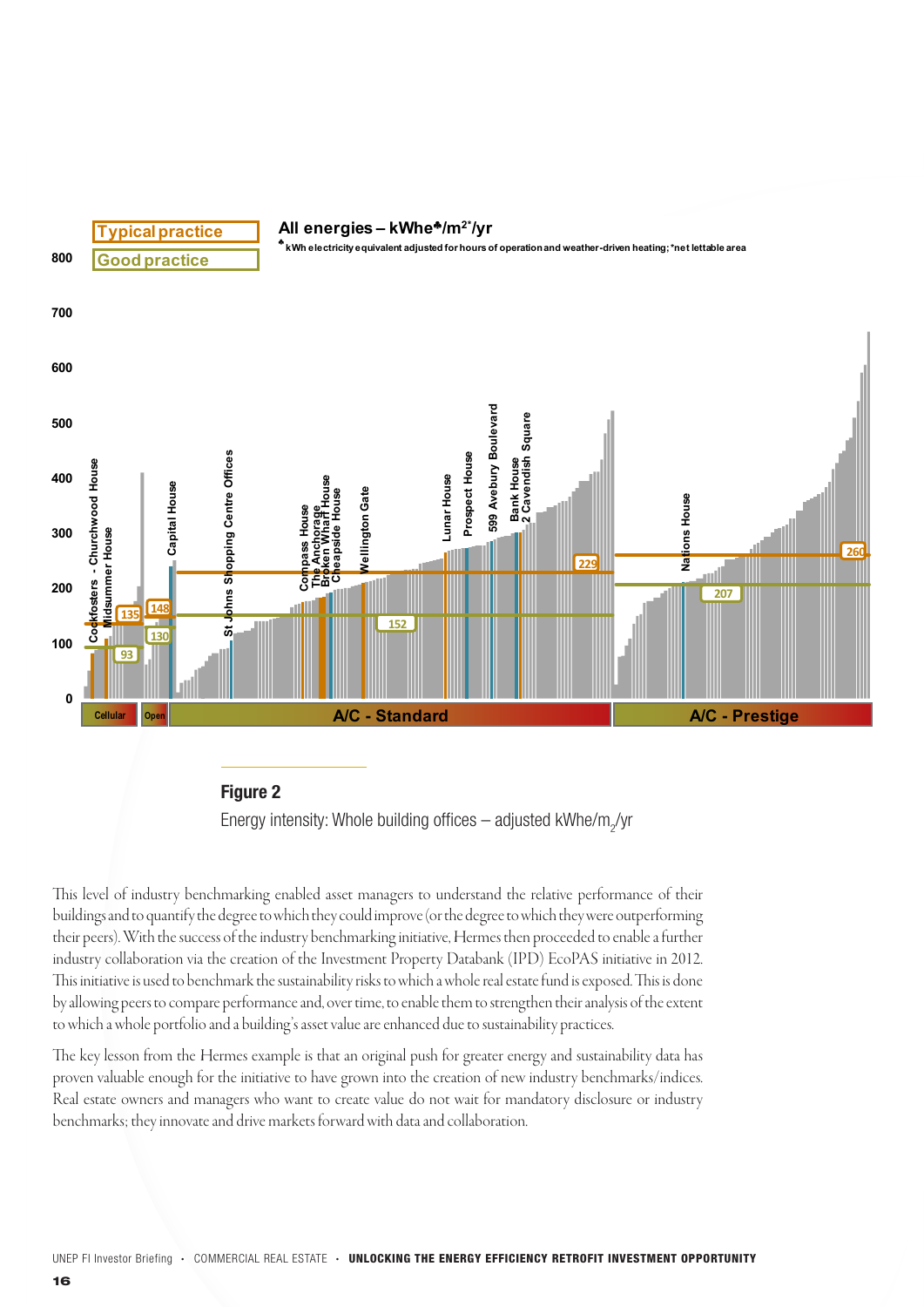### INCENTIVES



# 3. Set portfolio energy efficiency targets

If you aim for nothing, you will hit it every time. The most powerful signal large asset owners with sizeable real estate portfolios can send is to declare and communicate a reasonable but ambitious target for reducing energy intensity across the portfolio. This sends a clarion call that reverberates throughout the entire real estate ecosystem. Organizations with building energy efficiency goals implemented 50 per cent more energy efficiency measures than did organizations without goals, according to the Institute for Building Efficiency.<sup>34</sup>

# Step 3 example **CalPERS**

An excellent example is CalPERS, the largest pension fund in the United States. In 2004, the CalPERS Investment Committee set a goal of reducing energy consumption in its Core real estate portfolio by 20 per cent by 2009. By the end of this program, CalPERS investment managers had exceeded the target, reporting a total energy reduction of 22.8 per cent. This cumulative energy reduction is roughly equivalent to preventing 126,000 tons of  $\mathrm{CO}_2$  emissions, removing around 22,000 cars from US roadways or powering 9,750 homes for a year.

More recently, CalPERS and all of its Core real estate managers became members of the Urban Land Institute's Greenprint Center for Building Performance and now report energy usage on selected assets. A worldwide alliance of real estate owners, investors and operators, Greenprint is committed to reducing carbon emissions across the global property industry. Greenprint provides an environmental management platform that enables property owners and managers to measure, analyse and benchmark environmental performance, specifically for energy consumption, emissions generation, water usage and waste diversion. As a member-driven nonprofit, Greenprint has created a community for participants to share and learn from one another while leading the way towards ongoing improvement in environmental performance. For the last three years, Greenprint members have collectively reduced energy consumption on a year-over-year basis.

According to CalPERS Senior Portfolio Manager Laurie Weir, "CalPERS looks to partner with our Core real estate managers through our shared commitment to sustainability. We set clear goals then empower our external managers to develop solutions that have a positive impact on energy usage, cost and risk based on the characteristics of the strategy and investment".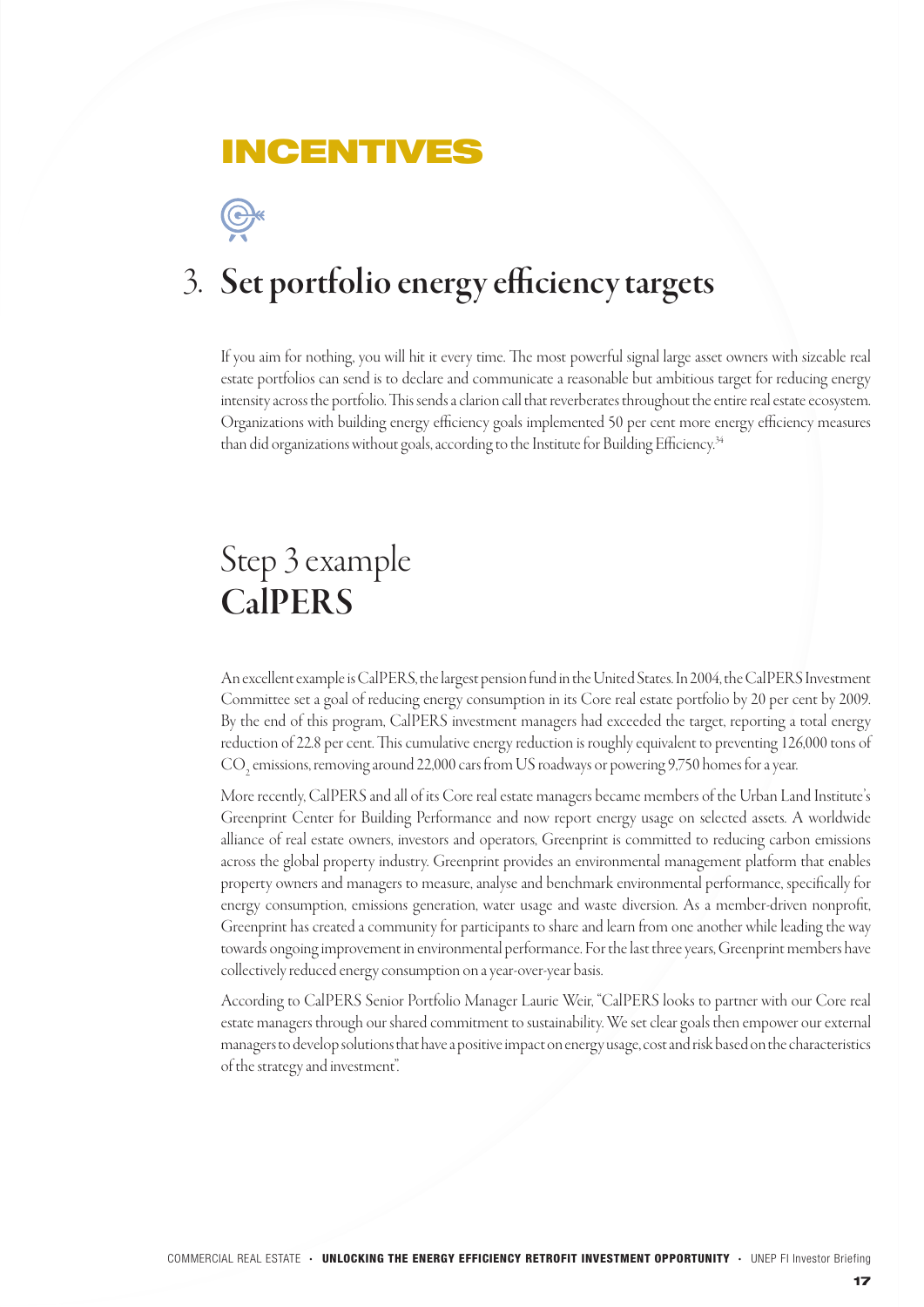## INCENTIVES



## 4. Link asset manager compensation to energy performance

Despite the predictable irrationality of humans, pay remains a powerful motivator. What we pay people to do really matters and is at the absolute core of corporate governance. Energy productivity is just one value driver for real estate asset managers, but it is an increasingly important one. The reason it is becoming more important is that we have entered into an era of rising and volatile commodity prices. It's true that natural gas prices have come down in some markets, but overall, real energy prices are rising and becoming increasingly volatile, making energy hedging strategies increasingly relevant to a company's ability to create value. So there is logic in aligning a portion of an asset manager's executive compensation package with resource efficiency.

# Step 4 example Stockland

One of the most advanced companies in this respect is Stockland, a publicly traded Australian real estate asset manager. Stockland aligns the compensation of the managing director, business unit CEOs and other senior executives (as well as all direct reports of the managing director) with improving resource productivity. Approximately 25 per cent of total short-term variable compensation<sup>35</sup> is linked to sustainability performance, with a focus on resource use (see below).

| <b>25%</b>         | Sustainability-linked short-term incentive compensation as a percentage<br>of total short-term incentive compensation for fiscal year 2012. |
|--------------------|---------------------------------------------------------------------------------------------------------------------------------------------|
| <b>AUD 77,024</b>  | Average sustainability-linked short-term incentive compensation<br>(7 executives).                                                          |
| <b>AUD 873,327</b> | Average base salary (7 executives).                                                                                                         |

*Note: Assumes on-target performance*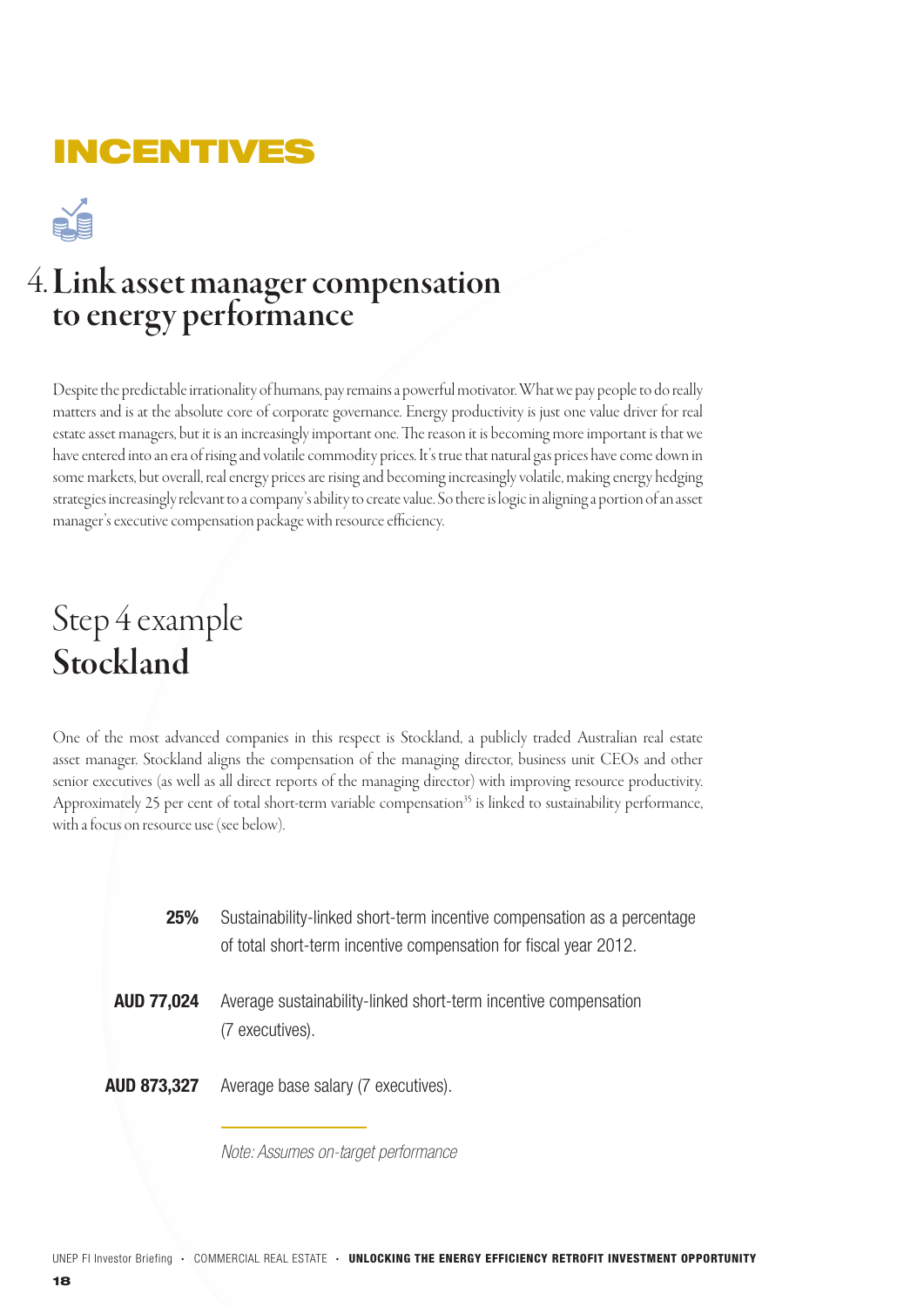Stockland uses a mix of quantitative and qualitative targets to focus its executives. In the realm of energy, Stockland has set a target and linked executive bonus pay to reduce energy intensity across its Commercial Property (office, industrial and retail) portfolio by 20 per cent by 2014 as well as attaining a 4.5-star average NABERS rating for its office portfolio.

Stockland's board links executive compensation to the qualitative aspect of making progress on a group climate change adaptation strategy by undertaking specific analysis and preparing adaptation plans for assets at potential risk to a changing climate. This has led executives to undertake climate vulnerability and building resilience assessments at eight representative properties across office and retail portfolios, which informed the development of Stockland's climate resilience assessment tool for Commercial Property assets. This assessment tool has now been adapted for Residential and Retirement Living assets.

### There are four key factors that explained the effectiveness of using Stockland's executive compensation incentive program to drive down resource use:

- The targets were based on solid data, and they were ambitious yet reasonable. 1.
- The incentives were meaningful, making up approximately 25 per cent<sup>36</sup> of short-term incentive compensation. 2.
- The incentives were tied to long-term targets with short-term milestones to gauge and reward progress at regular intervals. 3.
- Stockland's incentive program included a complement of qualitative targets as well, taking stock of Albert Einstein's prescient comment that an accountant is someone who knows the price of everything and the value of nothing. While quantitative targets are necessary, the net outcome is generally more impactful when qualitative and quantitative factors are combined. 4.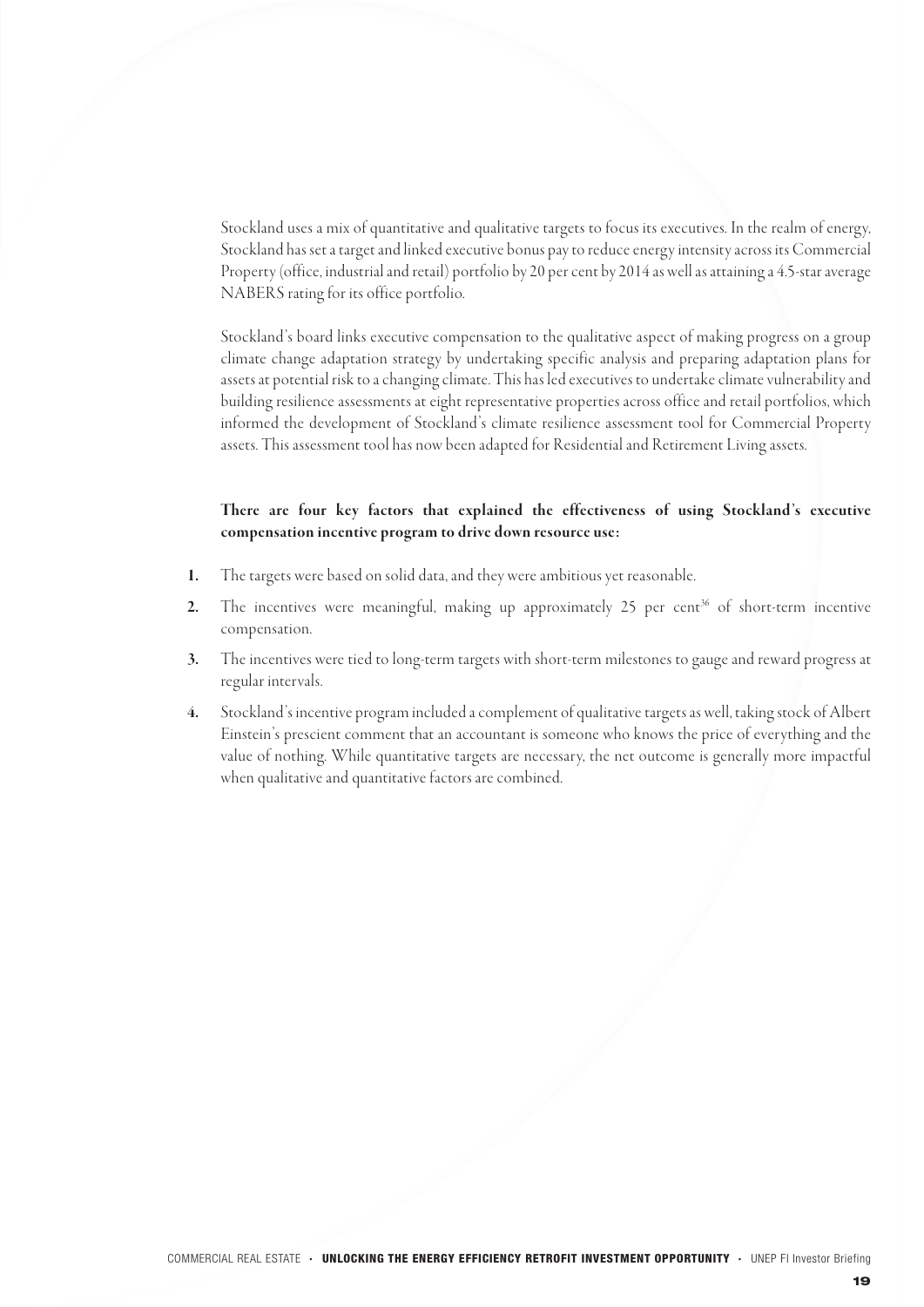## **INCENTIVES**

# Align lease clauses to enable retrofits (green leases) 5.

The split incentive has been blamed for making energy efficiency retrofits hard or impossible to accomplish. If the owner/landlord invests money to drive down energy use, but the tenant is paying the energy bills, the owner claims to have no payback. Furthermore, various lease structures are such that energy efficiency retrofits often face an uphill battle for approval. Tenants can make it difficult to proceed with a retrofit. The best way to avoid such challenges is to include key clauses when a lease comes up for renewal. The most important green lease clause elements are:<sup>37</sup>

- Setting sustainability objectives and intent 1.
- Recovery of capital costs for sustainability initiatives through operating costs 2.
- Use of restrictions, usually through the environmental management plan 3.
- Prescriptive elements through tenant improvements, alterations and repairs 4.
- Monitoring and reporting requirements 5.
- Assignment and subletting requirements 6.
- Default, remedies and dispute resolution mechanisms 7.

# Step 5 example Colonial First State Property

One company that has taken a proactive and systematic approach to resolving these issues is Colonial First State Property.

> "All of our commercial office leases are now Green Leases; i.e., they all contain a Green Lease Schedule which has the same legal status as the lease. The Green Lease has obligations for the landlord in terms of its ESG program and the landlord commits to achieving these. The tenant can either commit to certain outcomes, or decline if it is not so inclined because it does not have those commitments or CSR policies. The purpose of our Green Lease Schedule is to achieve better sustainability outcomes for the property and all occupants and users of the building".

### Rowan Griffin

Head of Sustainability for Colonial First State Property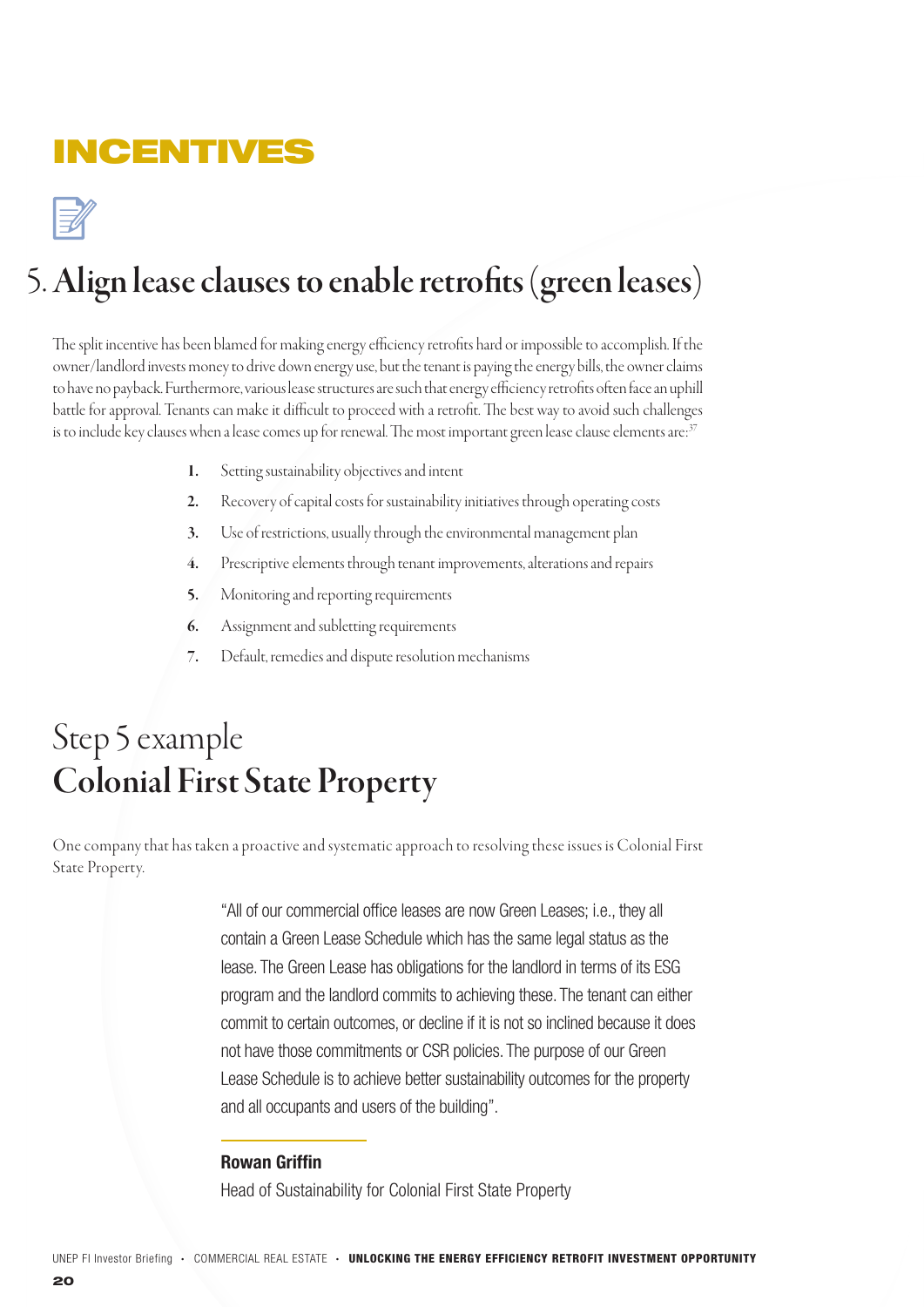#### The keys to making the company's green lease program work are:

- The legal commitments demonstrated by the landlord
- The Building Efficiency Management Plan, which is the implementation mechanism for the landlord and the tenant to administer the Green Lease Schedule
- Regular meetings to implement and ascertain the outcomes
- The understanding that a deal will go forward even if the tenant is not keen to get involved

To ensure that the Building Efficiency Management Plan is taken seriously, all staff have key performance indicators (KPIs) in their employment contracts, and among these are the requirements to improve energy efficiency as part of their job responsibilities. There are clear guidelines and processes to facilitate progress. The asset (property) plan includes energy efficiency opportunities; this is complemented during creation of the improvement plans that are done every three years and updated annually. All the identified opportunities are assessed and incorporated into the capital and operational budgets annually, provided the payback is within certain parameters.

The improvement plans use some consistent metrics across the portfolio, including the national benchmark for energy, emissions and sustainability (Australia's NABERS program). The portfolio-level data is then submitted to Global Real Estate Sustainability Benchmark (GRESB), for which Colonial First State Property was ranked number one in the world for global listed real estate investment trusts (REITs) in 2013. The energy intensity reduction seen since 2007 is an astounding 40.8 per cent and AUD 12 million.<sup>38</sup>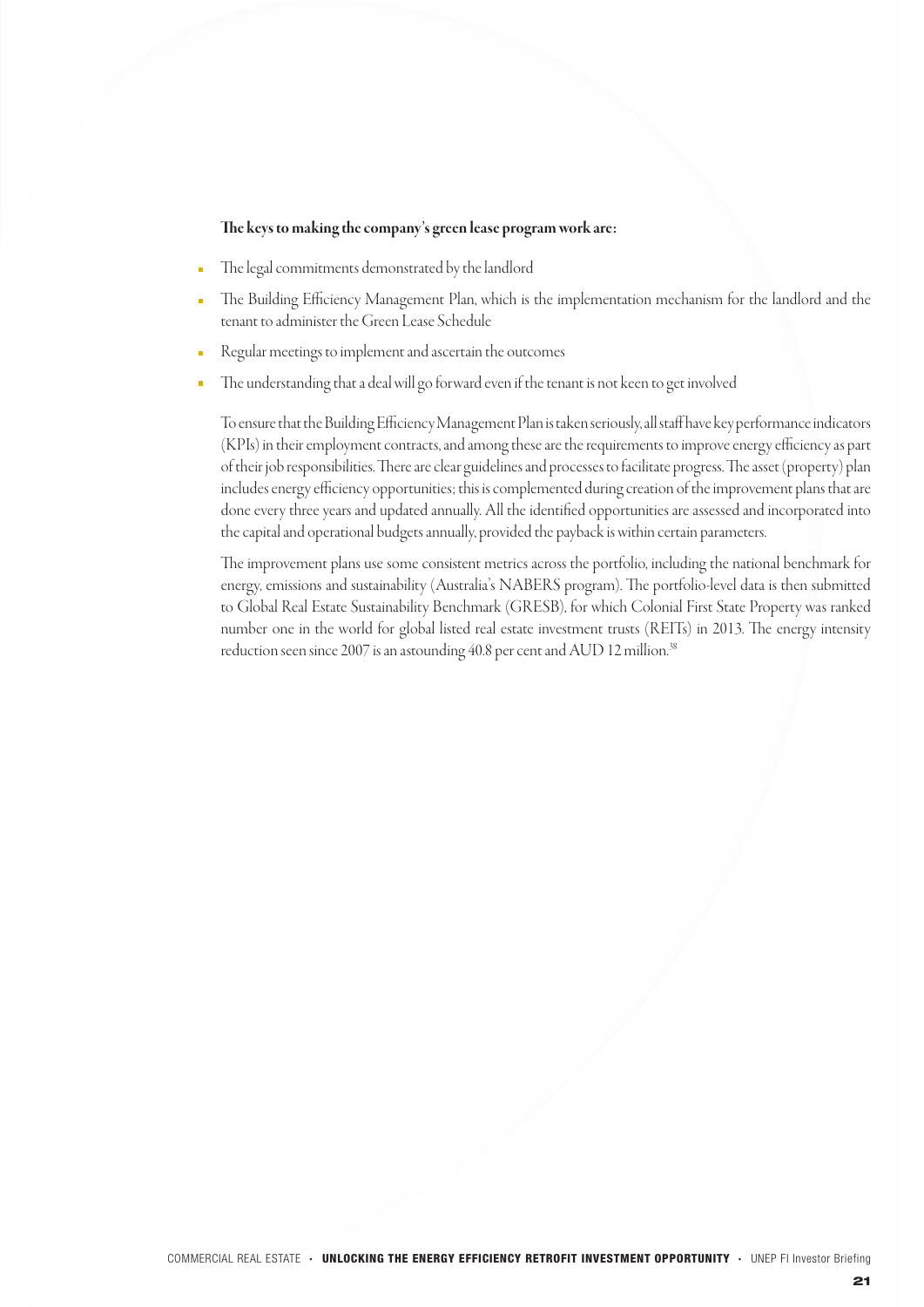## INVESTMENT

 $\begin{bmatrix} + & - \\ x & = \end{bmatrix}$ 

# 6. Include impact on asset value in investment analysis

Energy efficiency investments do a lot more than just save energy. They also enable buildings to command higher rent, which, if properly considered, bumps up the value of the building asset.

# Step 6 example Caisse des Dépôts et Consignations

At the end of 2009, Caisse des Dépôts et Consignations (CDC) initiated a project in anticipation of the French environmental law Grenelle II. The law requires a 38 per cent reduction in primary energy consumption by existing commercial property stock by 2020. CDC wanted to promptly address the challenge to limit the depreciation risk for its existing portfolio and spread out the refurbishment cost over time.

First, energy audits were carried out on the whole portfolio. Actual consumption invoices (from tenants and owners) were analysed to determine a breakdown of energy consumption per type of use (HVAC, lighting, others), and recommendations were issued through dynamic simulation. Major upgrades were timed according to life-cycle assessment to coincide with the replacement of components at the end of their lifespan, so they could be covered by the planned budgets for major repairs and maintenance.

When accounting only for energy expenses, the investment payback period exceeded eight years in many cases. However, the ratio (in percentage) of refurbishment cost to asset value was also calculated. This ratio depends on the functional quality of the asset and its location. Even with long payback periods, it may make sense to refurbish if the asset market attributes value to the performance benefits of greener buildings.

The first stage of this project has highlighted several indicators that were examined simultaneously for refurbishment decision-making. Key indicators are presented below:

| <b>PORTFOLIO</b>     | <b>TIME FRAME</b> | <b>REFURBISHMENT</b><br>COSTS $(E/M^2)$ | <b>COST-EFFICIENCY</b><br>(€/KWH SAVED) | <b>REFURBISHMENT</b><br><b>COST TO ASSET VALUE</b><br>(%) | <b>PRIMARY ENERGY</b><br><b>REDUCTION TARGET (%)</b> |
|----------------------|-------------------|-----------------------------------------|-----------------------------------------|-----------------------------------------------------------|------------------------------------------------------|
| Commercial           | 2020              | 173                                     | 1.34                                    | 4.0                                                       | 39                                                   |
| <b>Residential 1</b> | 2020              | 100                                     | 1.07                                    | 2.1                                                       | 36                                                   |
| <b>Residential 2</b> | 2030              | 288                                     | 3.06                                    | 4. .                                                      | 32                                                   |

Table 1

Key indicators for refurbishment decision-making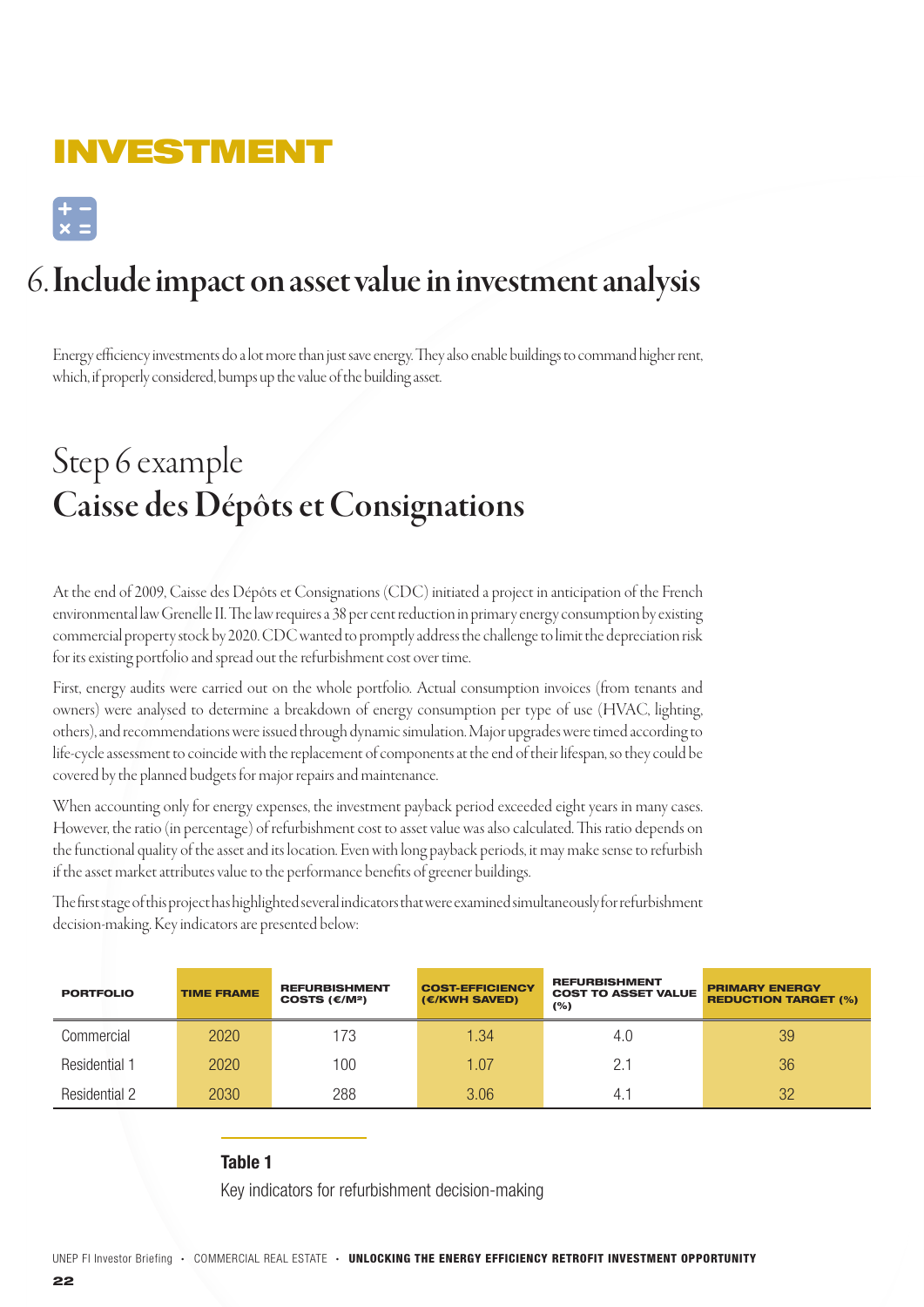The impact of environmental upgrades on value was illustrated through a deep refurbishment undertaken in 2010 of a 1930s-era building (7,500m²) in the Paris Central Business District (CBD). The building is now completely retrofitted and commercialized, making it possible to compare predictions with effective data. In order to assess the added value from the environmental retrofit, three scenarios were considered with the following results:

Business as Usual (BAU): No refurbishment, only standard maintenance. Rental prices correspond with rental prices for second-hand buildings. Asset liquidity is deemed poor, leading to higher exit yield and higher vacancy.

Conventional Refurbishment (RT): Refurbishment meets current regulatory requirements. The asset is valued as a first-hand building but does not benefit from a green premium (average rental price in first-hand market). Asset liquidity is expected to decrease over time.

Green Refurbishment (HQE): Energy upgrade enables owner to benefit from responding to tenants' requests and very good liquidity.

The valuation was performed using a discounted cash flow method and a Monte Carlo assessment of options casualties. To assess the difference in values due to the absence of environmental features, longer vacancy periods between leases were used in addition to the differences in rental and exit values. The discounted cash flow calculation (Figure 3) shows that the two refurbishment scenarios (RT and HQE) lead to lower cash flows respectively until years 7 and 9. Yet, over the long run, they present the highest net present value (NPV). However, refurbishment appears financially beneficial from the start since it enables the owner to increase rental revenue and decrease future depreciation risks. The initial investment costs are offset by the future benefits, in particular due to the higher exit rate expected.

|                                                                                          | <b>BAU</b> | <b>RT</b>  | <b>HQE</b>  |
|------------------------------------------------------------------------------------------|------------|------------|-------------|
| Investment $(E)$                                                                         | $\theta$   | 13 000 000 | 18 300 000  |
| Annual rental revenue (full occupancy) $(\epsilon)$                                      | 4 288 611  | 5 685 730  | 6 0 54 200  |
| Annual rental growth rate (%)                                                            | 1.50       | 1.60       | 1.70        |
| Discount rate (%)                                                                        | 7.75       | 6.80       | 6.70        |
| Vacancy period between leases (months)                                                   | 12         | 10         | 9           |
| Maintenance and operation costs (including vacancy) $(\epsilon)$                         | 124 257    | 91 855     | 76 310      |
| Discounted cash flow (DCF) calculation<br>(accounting for investment costs) $(\epsilon)$ | 52 748 917 | 82 191 774 | 88 243 576  |
| Asset value $(\epsilon)$                                                                 | 52 748 917 | 89 926 650 | 100 377 224 |

### Table 2

Principal findings from the Caisse des Dépôts et Consignations case study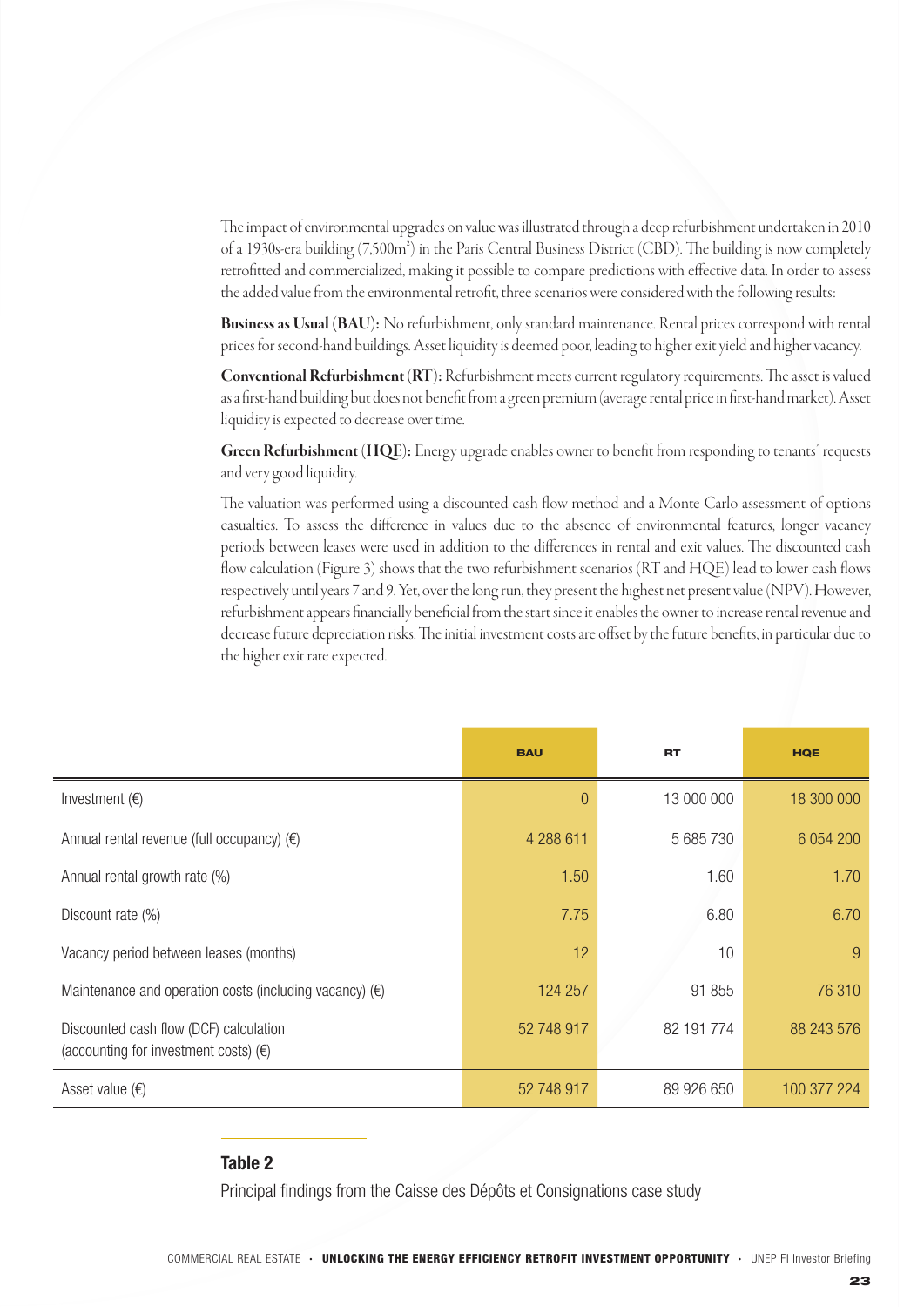

![](_page_23_Figure_1.jpeg)

The green refurbishment of the Paris building, with a cost of approximately one third of the initial building value, enabled the investor to nearly double the initial value of its asset. In addition, it led to a 10 per cent value premium compared with the conventional refurbishment scenario. These results highlight that traditional payback calculations accounting only for energy savings can be misleading, as they do not account for the long-term asset value.

As energy retrofits become a regulatory requirement, investors will require an energy efficiency strategy at a portfolio scale in order to mitigate risk. Decisions will not only concern choosing refurbishment scenarios within buildings according to technical criteria, but they will also require prioritizing between assets to maximize the value of the portfolio over time according to financial and environmental criteria.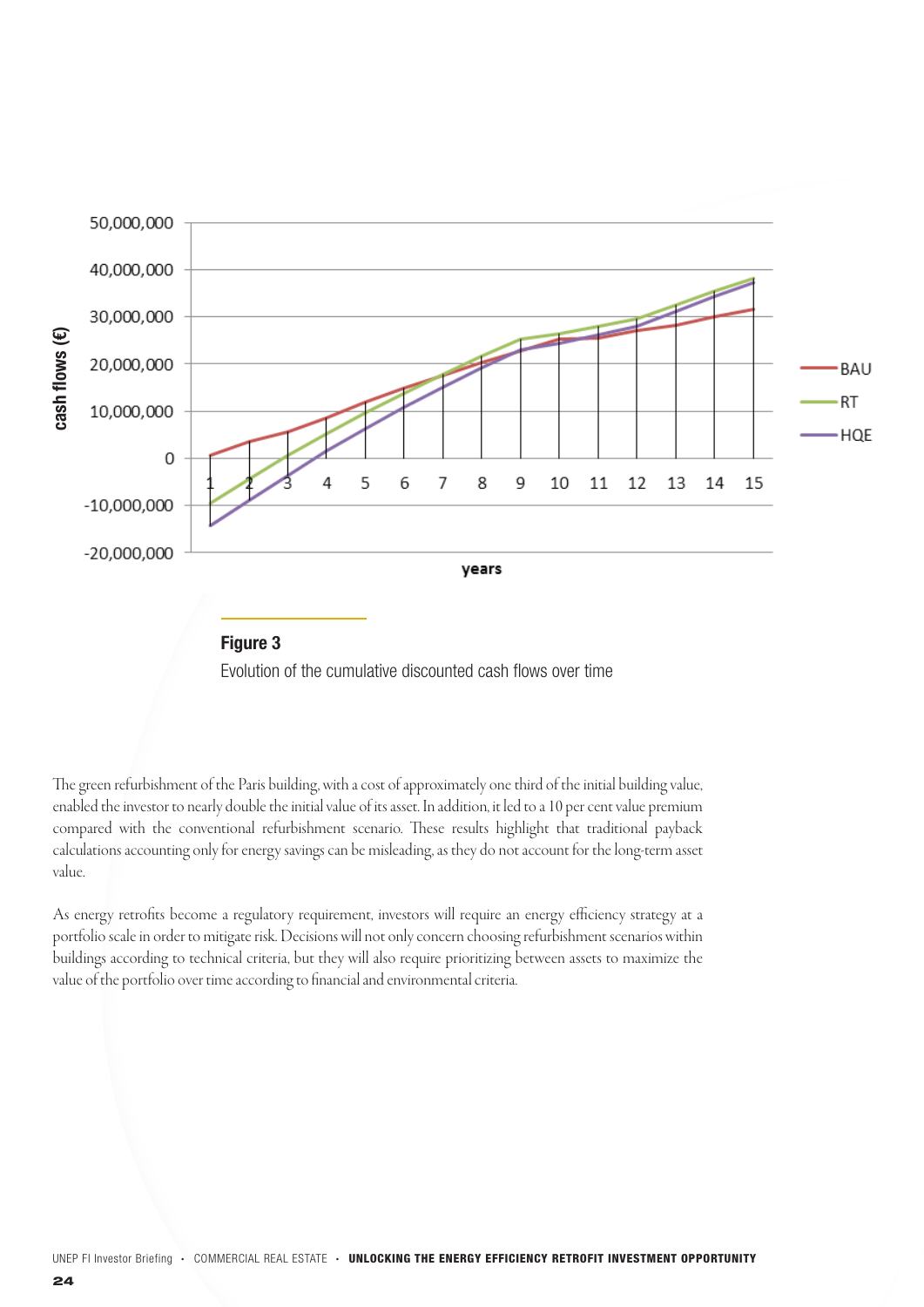## NVESTME**I**

# 7. Take a portfolio approach to determine next steps

The first six steps will enable asset owners and managers to find and bring forward profitable energy efficiency opportunities. The seventh step is to understand and proactively manage four key variables: type of lease, lease duration, availability of capital and whether you are the owner, manager or tenant. Taking a portfolio approach and mapping out these variables will yield a number of achievable action items for each property. Systematically working on these action items will increase the likelihood of each building's deeper energy efficiency retrofits being financeable. Key variables to be considered are:

### Type of lease

- Net leases refer to net rent, a type of lease wherein the tenant is responsible for paying the energy bills.
- Gross leases refer to a type of lease where the tenant pays a fixed monthly rent that includes the energy bills, common-area expenses and maintenance.

### Lease duration

- Long-term hold refers to an owner and/or tenant who will own or lease the space for a longer period of time, generally five-plus years but ideally 10-plus years.
- Short-term hold refers to an owner or tenant who will own or lease the space for less than five years, though usually two years or less.

### Availability of capital

- Capital available refers to owners or tenants who have ready access to capital at or near market rates; e.g., they can self-finance or can access a line of credit at competitive rates.
- Constrained capital refers to owners or tenants who would have to secure a special loan above market rates that would price in the risks of them capturing the financial benefit of the retrofit.

### Whether you are the tenant, manager or owner

Combinations of these variables have often been used to state that energy efficiency retrofits are too complex. However, they can be put into a simple four-by-four table that creates 16 scenarios (see table below). Each case is given a gradient in terms of level of difficulty to complete a significant/deep energy efficiency retrofit.

A retrofit is easiest when the building/leased space:

- will be held for a long period of time by the owner,
- the tenant has multiple years remaining on the lease,
- the owner has capital available and
- the lease structure enables both to capture the benefit (or pass recoverable costs on to the tenant).  $\blacksquare$

A retrofit is most difficult when:

- the owner and tenant only plan to be in the space for a short period of time,
- they are capitally constrained and
- the lease does not resolve split incentive issues.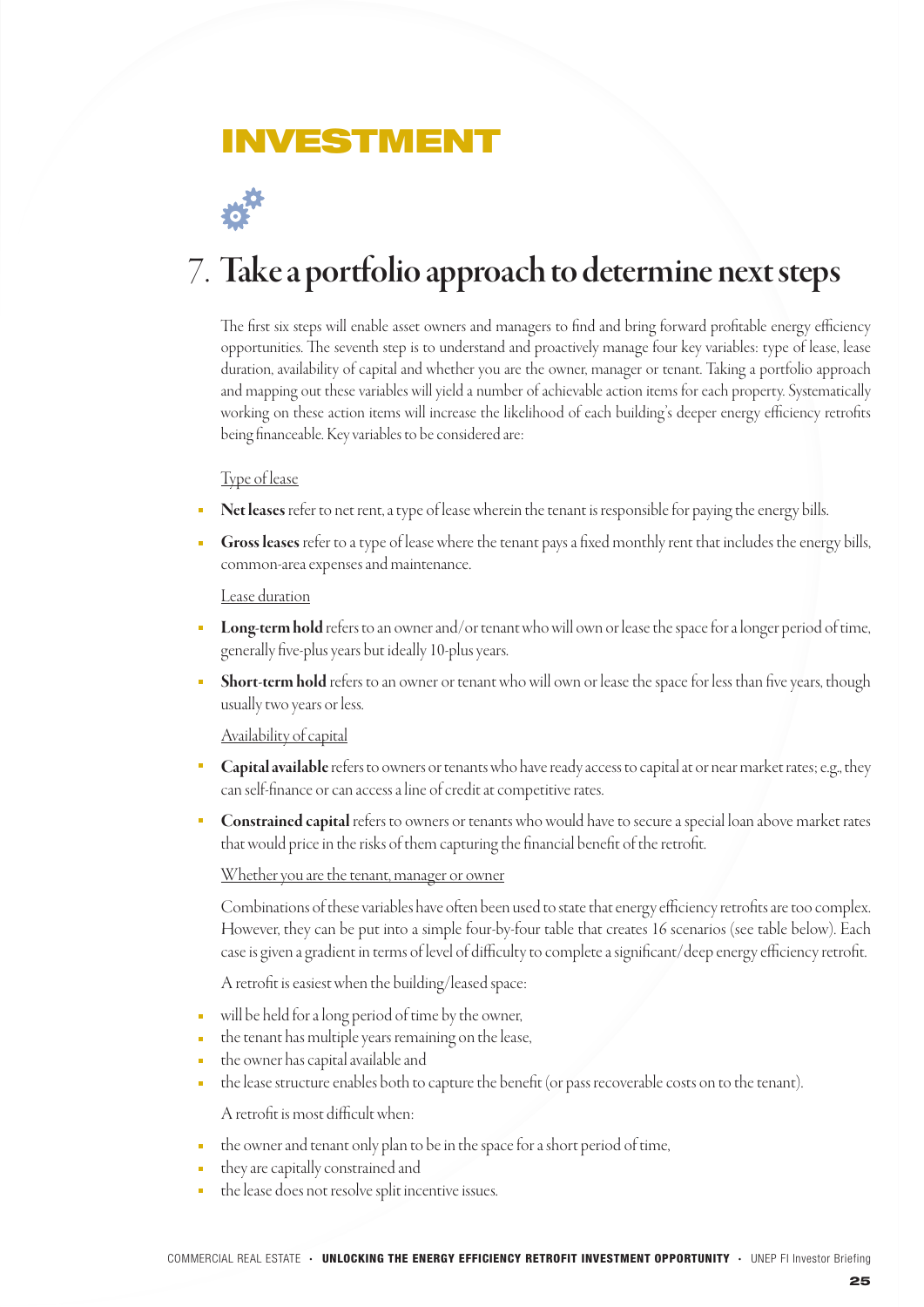# Step 7 Key variables and likely next steps for each scenario

|                        |               | <b>LONG-TERM HOLD</b>                                                                                                                                             |                                                                                                                                                                                                    | <b>SHORT-TERM HOLD</b>                                                                                                                    |                                                                                                                                             |
|------------------------|---------------|-------------------------------------------------------------------------------------------------------------------------------------------------------------------|----------------------------------------------------------------------------------------------------------------------------------------------------------------------------------------------------|-------------------------------------------------------------------------------------------------------------------------------------------|---------------------------------------------------------------------------------------------------------------------------------------------|
|                        |               | <b>Owner</b>                                                                                                                                                      | <b>Tenant</b>                                                                                                                                                                                      | <b>Owner</b>                                                                                                                              | <b>Tenant</b>                                                                                                                               |
| CAPITAL                | $\frac{1}{2}$ | Deep measures with<br>8+-year payback,<br>strategically building<br>asset value                                                                                   | Approach landlord<br>offering to share<br>energy efficiency gains<br>if landlord invests in<br>retrofits<br>Create long-term<br>energy efficiency plan<br>with landlord to enable<br>deep measures | Building certification to<br>help sale price<br>All quick wins                                                                            | Make renewal<br>conditional on energy<br>retrofits<br>Green lease clauses                                                                   |
|                        | Gross         | Deep measures with<br>8+-year payback,<br>strategically building<br>asset value<br>Green lease clauses to<br>get support of tenant in<br>reducing energy          | Negotiate green lease<br>clauses to benefit from<br>reducing energy use                                                                                                                            | All quick wins                                                                                                                            | Make renewal<br>conditional on energy<br>retrofits<br>Green lease clauses                                                                   |
| CAPITAL<br>CONSTRAINED | <b>Net</b>    | <b>Building certification</b><br>All rational paybacks in<br>own space<br>Consider energy<br>service company<br>(ESCo) offering                                   | All rational paybacks in<br>own space<br>Push landlord to<br>complete all rational<br>paybacks at building<br>level                                                                                | Green lease clauses<br>Replace most inefficient<br>lighting in common<br>areas (if under 1- to<br>2-year payback)<br>Operating hours      | Green lease clauses<br>Procurement policies<br>Replace inefficient<br>lighting (if under 1- to<br>2-year payback)<br><b>Operating hours</b> |
|                        | Gross         | Rational replacement<br>with efficient<br>equipment<br>Mid-level building<br>automation system<br>(BAS) upgrade<br>Commissioning<br><b>Consider ESCo offering</b> | Negotiate recover-<br>expense lease clause<br>so owner pays for<br>up-front cost of energy<br>upgrades                                                                                             | Green lease clauses<br>Replace most inefficient<br>lighting (if under 1- to<br>2-year payback)<br>Commissioning<br><b>Operating hours</b> | Green lease clauses<br>Procurement policies                                                                                                 |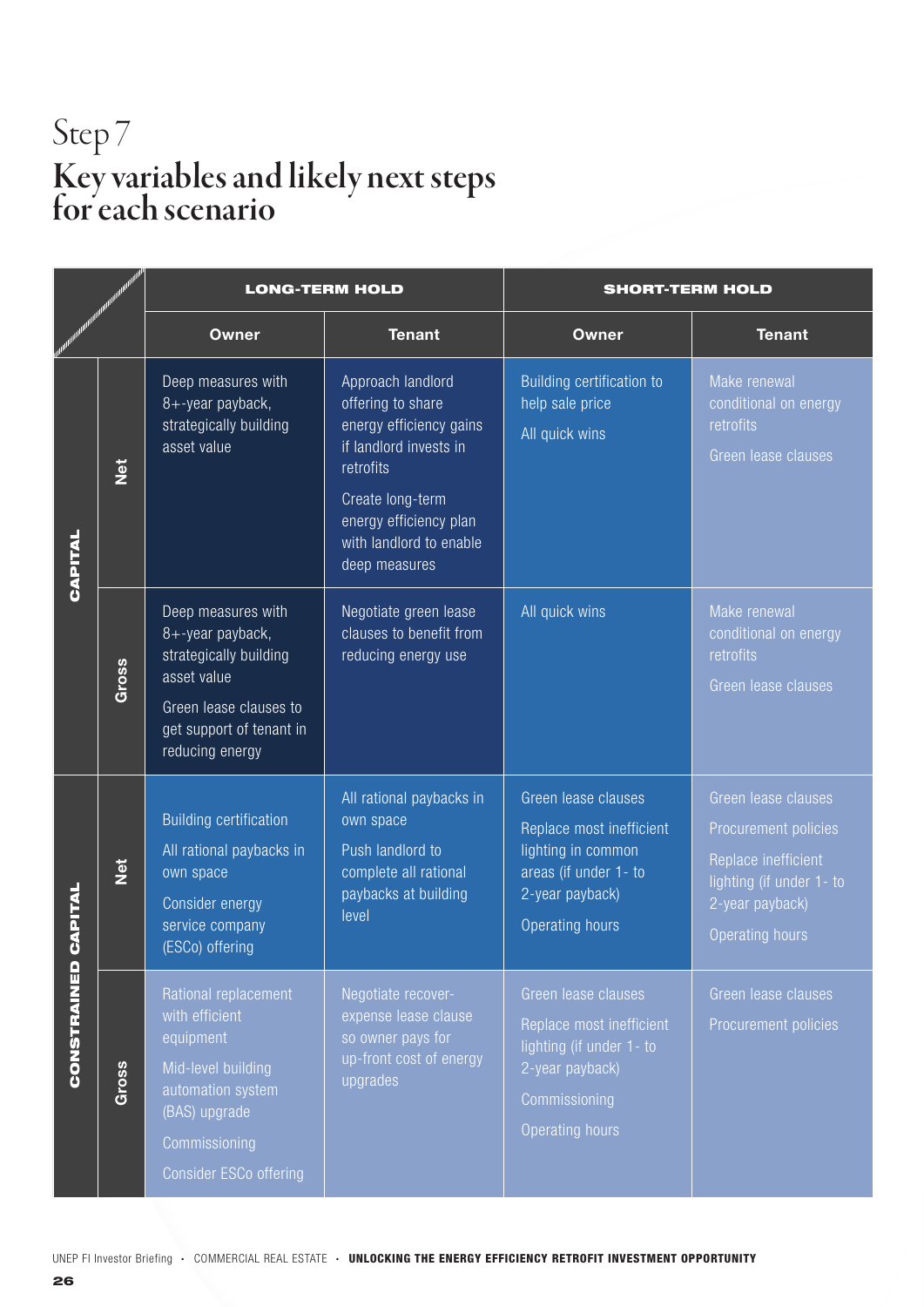No matter where a building is in the table, there is a next step that can either improve energy efficiency or create the conditions to set up the building, the owner and the tenants for a profitable energy efficiency retrofit. It is useful to think of three levels of energy efficiency projects. The quick wins generally have paybacks of less than two years (depending on utility rates and local costs for technology and labour).

#### Three levels of projects

#### Quick wins 1.

- Inserting green lease language a)
- Aligning operating hours with actual building occupancy (rather than lease agreement) b)
- Recommissioning (if not done in previous three years) c)
- Reducing plug load and introducing energy-efficient specifications into procurement policies d)
- Replacing very inefficient lighting (e.g., T12 fluorescent lamps, magnetic ballasts and halogen lamps) e)

#### Rational paybacks 2.

- Commissioning an energy audit with recommendations for efficiency measures a)
- Replacing equipment at time of natural replacement (e.g., chillers, boilers) with up-to-date technology and more efficient equipment, for a smarter building with upgraded controls. b)
- Installing mid-level building automation system with interval energy data monitoring c)
- Upgrading lighting (often LED or T5 fluorescent luminaires and occupancy sensors) d)
- Achieving appropriate inspection and building certification for its market e)

#### Deep measures 3.

- Upgrading the building envelope (windows, brise soleil, roof and wall insulation) a)
- Replacing base building lighting systems with digital addressable lighting interface (DALI)-controlled LED lighting systems b)
- Installing renewable energy systems c)
- Installing next-generation smart building automation system (BAS) d)

The most important factor when deciding if and when to do these energy efficiency retrofits is to have forwardlooking investment plans that cover the whole portfolio. This means a portfolio-level strategy to prioritize investments in assets that will have the greatest return on investment in terms of energy savings as well as asset values. The forward-looking strategic view is necessary in order to avoid false opportunities; e.g., replacing a heating system with a more efficient device, and some years later realizing that a general overhaul of the building is necessary. The overhaul substantially cuts the heating demand of the building, and now the recently replaced heating device is oversized. In this case, resources were not efficiently allocated.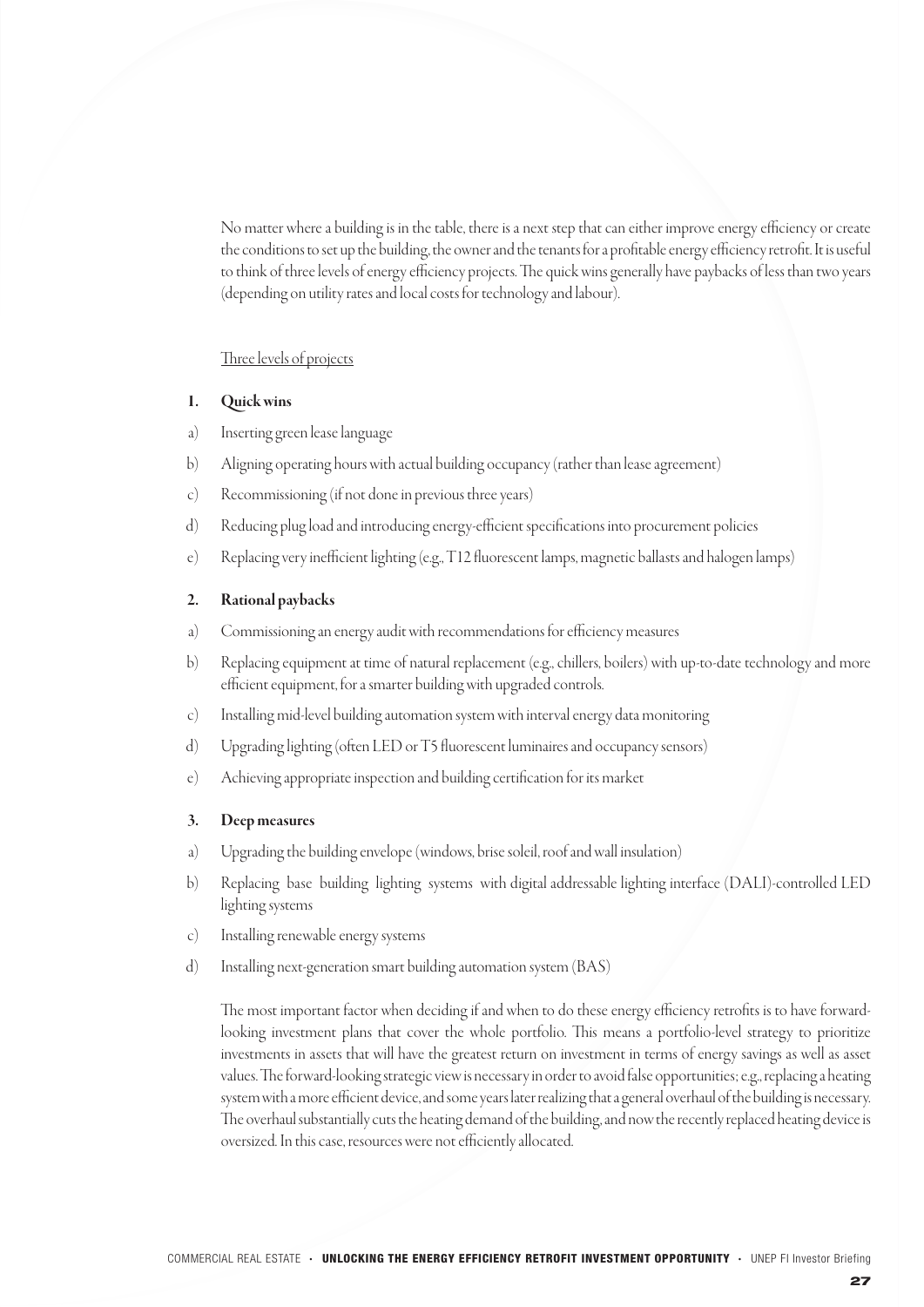# CONCLUSION

Energy efficiency retrofits have shown attractive returns on investment, even for short-term investors. This is because such measures do not only generate direct cost savings; they are also showing positive impacts on the overall value of buildings.

However, despite evidence of the cost-effectiveness and robustness of the business case for such investments, the vast majority of profitable retrofit opportunities remain untapped. A reasonable conclusion is that the market perceives a high risk to investing in energy efficiency retrofit projects. The proposed framework illustrates the benefits of energy efficiency retrofit investments and supports asset owners' and investors' decision-making process in understanding and managing the risks at stake and taking advantage of energy efficiency retrofit opportunities.

By following the seven-step process, real estate owners and investors can tap into significant sources of wealth creation within their portfolios. If owners have enough funds themselves, they can capture the financial benefit themselves. If they do not have the funds, they will be able to bring well-constructed business cases for energy efficiency retrofits to the financial markets where demand for such projects is growing.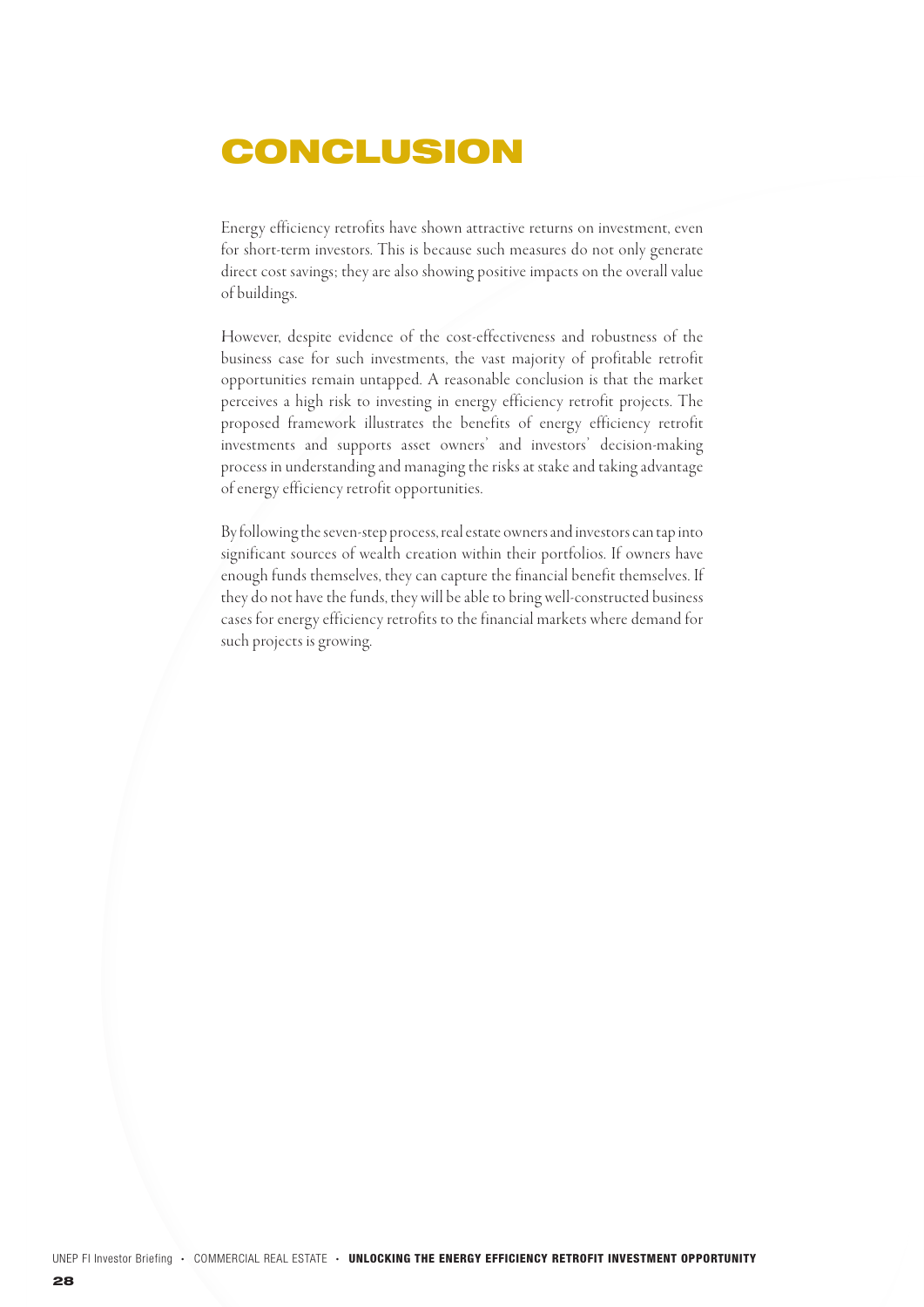## WORKS CITED

Appraisal Institute. (2012). *Recognition of Energy Costs and Energy Performance in Real Property Valuation.* Institute for Market Transformation. http:// www.imt.org/uploads/resources/ files/Energy\_Reporting\_in\_ Appraisal.pdf

Better Buildings Partnership. (2012). *Low Carbon Retrofit Toolkit: A roadmap to success.* London: Better Buildings Partnership. http://www. betterbuildingspartnership.co.uk/ download/bbp\_low\_carbon\_ retrofit\_toolkit.pdf

Cascadia Region Green Building Council. (2009). *High Performance Green Building: What's It Worth?* http://srmnetwork.com/pdf/ whitepapers/Green\_Building\_ Value\_Study\_Cushman\_Jun09.pdf

Ceres. (2012). *Energy Efficiency: Investment Opportunities, Market Barriers, and Policy Solutions*. Investor Network on Climate Risk

Ceres. (2013). *Investing in the Clean Trillion: Closing the Clean Energy Investment Gap.* Investor Network on Climate Risk

Chegut, A., Eichholtz, P., Kok, N., & Quigley, J. (2011). *The Value of Green Buildings: New Evidence from the United Kingdom.* http:// immobilierdurable.umapresence. com/images/2128\_uploads/ Chegut\_Eichholtz\_Kok\_green\_ value\_in\_the\_uk.pdf

Commonwealth Property Office Fund. (2013). *CPA Annual Report 2013*, pp. 39-40. http://www. cfsgam.com.au/uploadedFiles/ Content/Property/CPA/ Investor\_Centre/Reports\_and\_ presentations/130820%20-%20 CPA%20annual%20report%20 for%20ASX%20FINAL.pdf

Deutsche Bank Climate Change Advisors. (2012). *United States Building Energy Efficiency Retrofits: Market Sizing and Financing Models.* http://www. rockefellerfoundation.org/ uploads/files/791d15ac-90e1- 4998-8932-5379bcd654c9 building.pdf

Eichholtz, Kok, & Quigley. (2013). *The Economics of Green Building. The Review of Economics and Statistics*. March 2013, 95(1): 50-63. http:// www.corporate-engagement. com/files/publication/EKQ\_ RESTAT\_2013.pdf

European Commission. (2013). *Energy Performance Certificates in Buildings and Their Impact on Transaction Prices and Rents in Selected EU Countries.*  Brussels: EU. http://ec.europa. eu/energy/efficiency/buildings/ doc/20130619-energy\_ performance\_certificates\_in\_ buildings.pdf

Hilke, A., & Ryan, L. (2012). *Mobilising Investment in Energy Efficiency: Economic Instruments for Low-Energy Buildings.* http:// www.iea.org/publications/ insights/insightpublications/ Mobilising\_investment\_EE.pdf

IEA. (2013). *Tracking Clean Energy Progress.* http://www.iea. org/publications/TCEP\_web.pdf

IIGCC. (2013). *Value in Real Estate: Managing Investment Risks from Climate Change.*  http://www.iigcc.org/files/ publication-files/IIGCC\_ Protecting\_Value\_in\_Real\_ Estate.pdf

Institute for Building Efficiency. (2013). *2013 Energy Efficiency Indicator Survey.* http://www. institutebe.com/InstituteBE/ media/Library/Resources/ Energy%20Efficiency%20 Indicator/061213-IBE-Global-Forum-Booklet\_I-FINAL.pdf

Investment Property Forum. (2012). *Costing Energy Efficiency Improvements in Existing Commercial Buildings.* http:// www.sweettgroup.com/viewfile. cfm?id=298&h=9E47D954443 1F289FBA62B670211956AB3 BCC861C7DDE0DD431D8CF1F B1A3D56

Jones Lang LaSalle. (2012). *A Tale of Two Buildings: Are EPCs a True Indicator of Energy Efficiency?* London: Better Buildings Partnership. http:// www.betterbuildingspartnership. co.uk/download/bbp-jll---a-taleof-two-buildings-2012.pdf

Kamelgarn, Y., & Hovorka, F. (2013). *Energy efficiency strategy at the portfolio of a property owner*. REHVA Journal, 41-46. http://www.rehva.eu/ fileadmin/hvac-dictio/01-2013/ Energy\_efficiency\_strategy\_at\_ the\_portfolio\_of\_a\_property\_ owner.pdf

LEEP: Local Energy Efficiency Project. (2011). *LEEP: Phase 2 Proposal for the Sainsbury Family Charitable Trusts*. LEEP

LEEP: Local Energy Efficiency Project. (2011). *Project Information Booklet: Phase One*. LEEP. http://www. climatebonds.net/wp-content/ uploads/2011/09/LEEP\_Phase\_ One\_Report.pdf

Marbek. (2010). *Opportunity to Action: Project Financing Pathways to Advance Energy Efficiency in the Commercial Sector.* Ottawa: Natural Resources Canada

McKinsey & Company. (2009). *Unlocking Energy Efficiency in the US Economy*. http://www. mckinsey.com/client\_service/ electric\_power\_and\_natural gas/latest\_thinking/unlocking\_ energy\_efficiency\_in\_the\_us\_ economy

McKinsey & Company. (2009). *Pathways to a Low-Carbon Economy: Version 2 of the Global Greenhouse Gas Abatement Cost Curve.* https://solutions. mckinsey.com/climatedesk/ default.aspx

Mills, E. (2009). *Building Commissioning – A Golden Opportunity for Reducing Energy Costs and Greenhouse Gas Emissions*. Lawrence Berkeley National Laboratory

Muldavin, S. R. (2010). *Value Beyond Cost Savings: How to Underwrite Sustainable Properties*. Green Building Finance Consortium. http://www. greenbuildingfc.com/Documents/ Value%20Beyond%20Cost%20 Savings--Final.pdf

Newell, G., MacFarlane, J., & Kok, N. (2011). *Building Better Returns: A Study of the Financial Performance of Green Office Buildings in Australia*. Australia Property Institute. http://www. api.org.au/assets/media\_ library/000/000/219/original. pdf?1315793106

Pivo, G. A. (2010). *Income, Value, and Returns in Socially Responsible Office Properties*. The Journal of Real Estate Research, p. 243. http:// www.u.arizona.edu/~gpivo/ PIVO%20FISHER%20RPI%20 Feb%2010.pdf

Plan Bâtiment Durable. (2013). *Immobilier et valeur verte : État actuel de la réflexion, 2013.* http://www.planbatimentdurable. fr/IMG/pdf/20131129\_dossier\_ valeur\_verte\_pbd-2.pdf

Rhodium Group. (2013). *Unlocking American Efficiency: The Economic and Commercial Power of Investing in Energy Efficient Buildings*. http:// assets.fiercemarkets.com/ public/sites/energy/reports/ unlockingamericanefficiency.pdf Rocky Mountain Institute. (2014). *How to Calculate and Present Deep Retrofit Value*. http:// www.rmi.org/retrofit\_depot\_ deepretrofitvalue

World Economic Forum. (2011). *A Profitable and Resource Efficient Future: Catalysing Retrofit Finance and Investing in Commercial Real Estate*. www. weforum.org. http://www3. weforum.org/docs/WEF\_IU\_ **CatalysingRetrofit** FinanceInvestingCommercial RealEstate\_Report\_2011.pdf

World Green Building Council. (2013). *The Business Case for Green Building: A Review of the Costs and Benefits for Developers, Investors and Occupants*. World Green Building Council. http://www.worldgbc. org/files/1513/6608/0674/ Business\_Case\_For\_Green\_ Building\_Report\_WEB\_2013- 04-11.pdf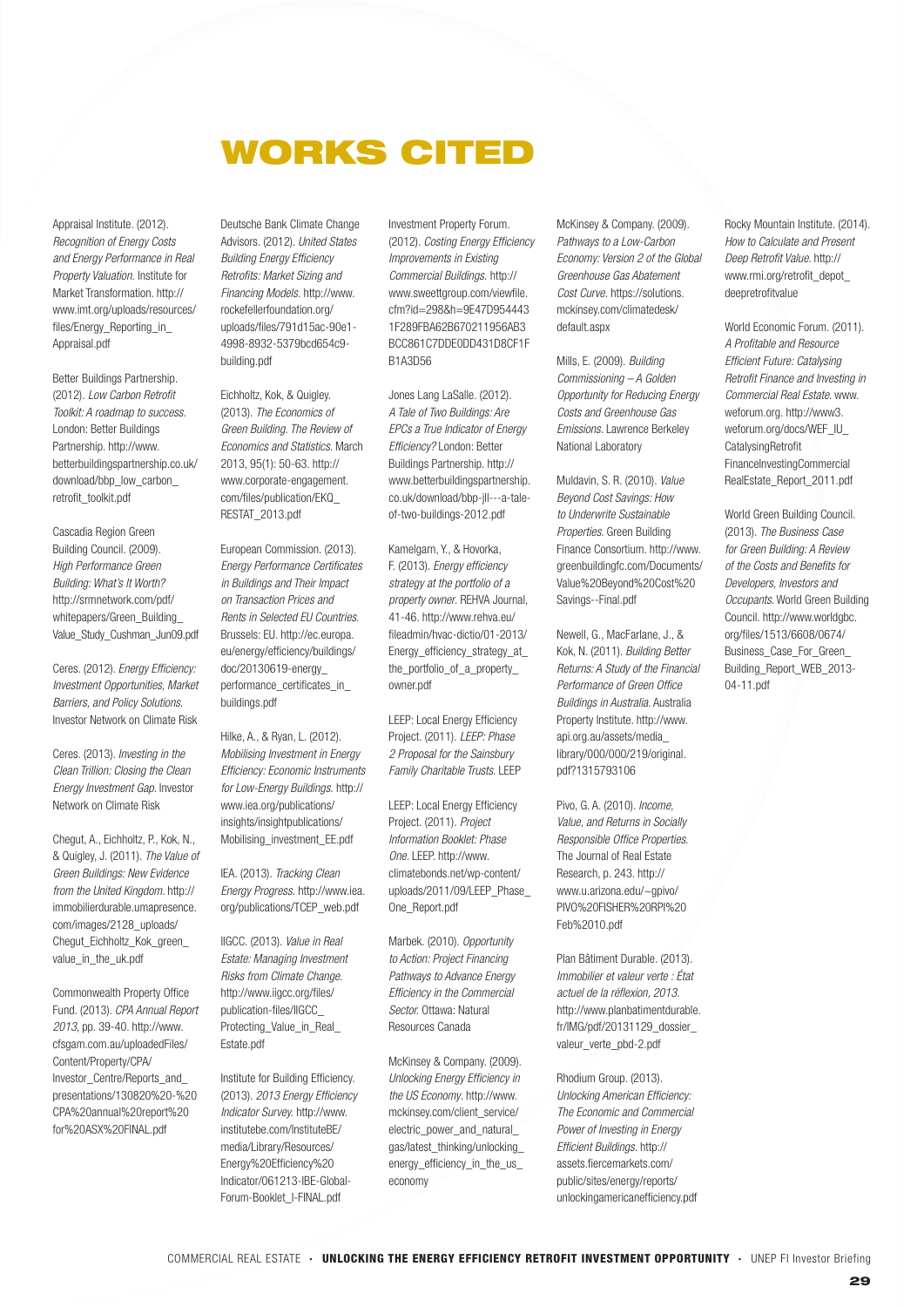## ENDNOTES

<sup>1</sup> This paper does not address the details of energy retrofit financing models/arrangements. That topic may form the basis of a future UNEP FI PWG paper. For now, we can learn from the early adopters who have provided the lessons, business cases and scalable tools that energy efficiency retrofits can be profitably carried out and financed in all markets.

<sup>2</sup> McKinsey & Company (2009). This 2009 figure of USD 231 billion is converted from the original figure of EUR 169 billion using http:// www.xe.com/ on 29 January 2014. McKinsey & Company (2009) provides a quantitative basis for such discussions. McKinsey & Company, supported by 10 leading global companies and organizations – The Carbon Trust, ClimateWorks, Enel, Entergy, Holcim, Honeywell, Shell, Vattenfall, Volvo and WWF – has assessed more than 200 GHG abatement opportunities across 10 major sectors and 21 world regions between now and 2030. The results comprise an in-depth evaluation of the potential and of the investment required for each of those measures.

<sup>3</sup> Ceres (2013) estimate, based on IEA data, that around USD 300 billion per annum on average of additional investment is needed from 2010 to 2050 to close the clean energy gap (from 6 degrees Celsius [6DS] above pre-industrial levels to 2 degrees Celsius [2DS] above pre-industrial levels) by 2050.

<sup>4</sup> McKinsey & Company (2009). This 2009 figure of USD 231 billion is converted from the original figure of EUR 169 billion using http:// www.xe.com/ on 29 January 2014.

<sup>5</sup> Ceres (2013)

<sup>6</sup> McKinsey & Company (2009). This 2009 figure of USD 231 billion is converted from the original figure of EUR 169 billion using http:// www.xe.com/ on 29 January 2014.

<sup>7</sup> McKinsey & Company (2009). The figure of USD 270 billion is converted from the original figure of EUR 198 billion on 29 January 2014.

<sup>8</sup> Ibid

<sup>9</sup> Ceres (2012)

<sup>10</sup> Kamelgarn, Y., & Hovorka, F. (2013)

<sup>11</sup> World Green Building Council (2013)

<sup>12</sup> Mills, E. (2009)

#### <sup>13</sup> World Green Building Council (2013)

<sup>14</sup> There are a few studies that show the quantitative results energy efficiency has had on appraised value on that property. The Appraisal Institute wrote an excellent paper called "Recognition of Energy Costs and Energy Performance in Real Property Valuation" (2012) and found a range in increased value from 8.5 per cent to over 100 per cent. This report also provides an excellent summary of the issues appraisers face in ascribing value to energy efficiency. However, more rigorous research is needed to establish the correlation between energy efficiency retrofits and property value. The Green Building Finance Consortium has published a free online book called *Value Beyond Cost Savings: How to Underwrite Sustainable Properties* (2010), which provides detailed methodologies for those looking to take on this challenge.

<sup>15</sup> A good summary of further studies can be found in a report from the European Commission: "Energy performance certificates in buildings and their impact on transaction prices and rents in selected EU countries" (2013). The report "Energy efficiency strategy at the portfolio of a property owner" (Kamelgarn & Hovorka, 2013) covers impacts on occupancy rates. More examples of individual properties showing a connection between energy efficiency and appraised value can be found in the report "High Performance Green Building: What's It Worth?" (Cascadia Region Green Building

Council, 2009).

<sup>16</sup> Pivo, G. A. (2010), shows a dataset of over 1200 buildings in the US and uses controls to isolate out intervening variables.

<sup>17</sup> Eichholtz, Kok, & Quigley (2013)

<sup>18</sup> Chegut, Eichholtz, Kok, & Quigley (2011)

<sup>19</sup> Newell, MacFarlane, & Kok (2011) emphasized that it is worth noting that a high adoption of the NABERS system, high electricity prices (AUD 0.19+) and a real estate sector that is well versed in sustainability issues may be positive indicators in other countries. The price premiums and discounts may not yet be realized in other markets without such conditions but are likely to come.

<sup>20</sup> Plan Bâtiment Durable (2013)

<sup>21</sup> Institute for Building Efficiency (2013)

<sup>22</sup> IEA (2013). While to date most of the regulatory requirements do concern new construction of buildings, requirements for refurbishment are under discussion and the European Commission has introduced a mandatory refurbishment rate for public buildings.

<sup>23</sup> www. sustainablebuildingscentre.org/ pages/aboutus

<sup>24</sup> IIGCC (2013)

<sup>25</sup> While future projections are always uncertain, there seems to be a trend towards increasingly volatile energy prices, which makes energy investments a good hedging strategy. In addition to rising electricity prices (US prices are up 40 per cent since 2000, with the industry projecting annual energy price increases of 6-plus per cent), a large number of global majors now operate with a shadow carbon price, suggesting a significant probability of carbon pricing on the horizon, which would also impact the volatility of energy prices.

<sup>26</sup> A teport by the World Green Building Council (2013) provides a great deal of evidence that employee productivity is higher in buildings that provide more outside views and daylight and better systems. It outlines that outside views provide workers with 10 to 25 per cent better mental function and memory; results in call centre workers processing calls 6 to 12 per cent faster; and hospital stays are reduced by 8.5 per cent. In addition, increased daylight allows: students to achieve 5 to 14 per cent higher test scores and learn 20 per cent faster; workers to be 18 per cent more productive; and retail sales to increase by 15 to 40 per cent. Systems can increase productivity by: 23 per cent from better lighting; 11 per cent from better ventilation; and 3 per cent from individual temperature control. While the research in energy productivity is far from bulletproof or conclusive, a positive correlation is increasingly apparent. In conclusion, many energy efficiency retrofits can improve the percentage of floor area with outside views, increase natural daylight and improve lighting, ventilation and temperature controls. While some of this may well already be included in the asset value increases previously mentioned, this is imperfect and likely understated.

<sup>27</sup> Rocky Mountain Institute (2014)

<sup>28</sup> Deutsche Bank Climate Change Advisors (2012), Marbek (2010), Better Buildings Partnership (2012) and Appraisal Institute (2012)

<sup>29</sup> This paper does not explore the intricacies of energy efficiency financing largely because this area is very well documented. Some of the most detailed discussions of policy options are: Hilke, A., & Ryan, L. (2012); Marbek (2010), pp. 15-22; Deutsche Bank Climate Change Advisors (2012), p.9 p.38, World Economic Forum (2011) and Investment Property Forum (2012)

<sup>30</sup> World Economic Forum (2011)

<sup>31</sup> Better Buildings Partnership

#### (2012), Marbek (2010)

<sup>32</sup> Bentall Kennedy is a North American-based asset and property management company. A majority of assets under management are from large pension funds with longer investment time horizons. Roughly 150 million square feet are currently under management, including office, industrial, retail and multi-residential properties.

<sup>33</sup> A report by UNEP FI will be launched in April 2014, available at http://www.unepfi.org/publications/ index.html

<sup>34</sup> Institute for Building Efficiency (2013)

<sup>35</sup> Stockland 2012 Financial Report,

pp. 23, 25, 29, 36, 80; Stockland 2012 Annual Review, p. 43; Stockland 2011 CSR Report, p. 2

<sup>36</sup> Calculations are based on disclosed weights of the various sustainability-related performance targets in short-term incentive compensation. The sustainabilityrelated performance targets include energy, GHG emissions, water, environmental impacts, employee turnover, employee engagement, employee health & safety and gender diversity in management. No sustainability-related performance targets were found to be linked to long-term incentives.

**37** The author would like to thank the Montreal office of Fasken Martineau for this content: Marie Bourdeau, Anne Drost and Richard Clare.

<sup>38</sup> Commonwealth Property Office Fund (2013)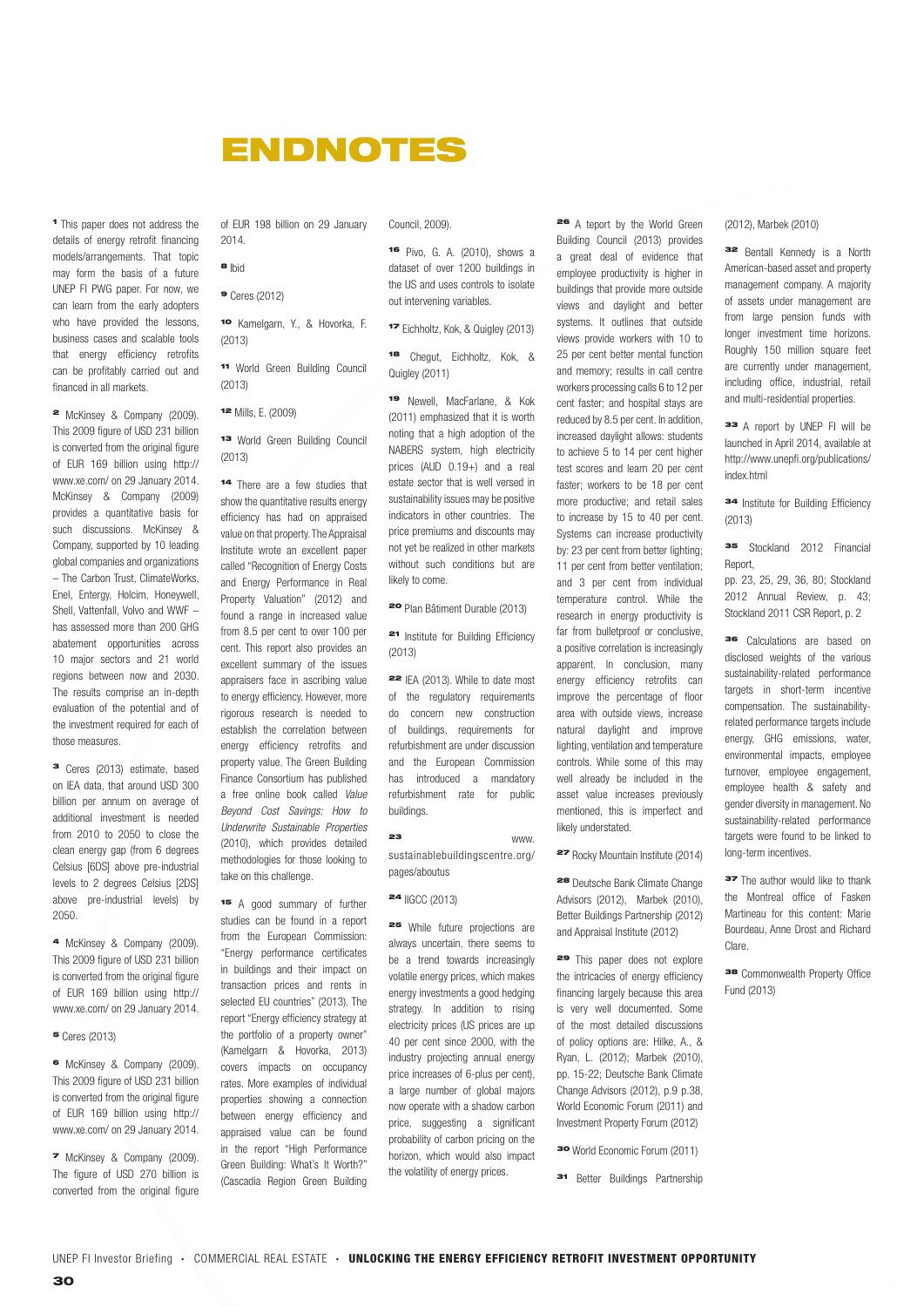### ABOUT THE UNEP FI PROPERTY WORKING GROUP

Property investing is a multitrillion-dollar worldwide industry that can have profound positive or negative effects on environmental, social and cultural goals. Issues as diverse as urban poverty, global warming and indigenous people's rights are affected by decisions about the development, refurbishment and management of properties. Investors can have a positive influence on these decisions.

The UNEP FI Property Working Group (PWG) was created in 2006 with the aim to encourage property investment and management practices worldwide that achieve the best possible environmental, social and financial results.

### The members of the PWG are:

Actis, UK Allianz Real Estate (Allianz SE), Germany Aviva Investors (Aviva plc), UK Axa Real Estate Managers (Axa – Group Management Services), France Bentall Kennedy, USA and Canada BNP Paribas Real Estate Investment Services (BNP Paribas Fortis), France British Columbia Investment Management Corporation (bcIMC), Canada Caisse des Dépôts et Consignations, France CalPERS, USA Colonial First State Global Asset Management (Commonwealth Bank of Australia), Australia Deutsche Bank, Germany and USA F&C REIT Asset Management, UK Hermes Real Estate, UK Hesse Newman Capital AG, Germany Infrastructure Leasing & Financial Services, India Investa Property Group, Australia Lend Lease, Australia The Link REIT, Hong Kong M&G Real Estate, UK Mitsubishi UFJ Trust & Banking Corporation, Japan Portigon, Germany RobecoSAM, Switzerland The Sumitomo Trust & Banking Co., Ltd., Japan Sustainable Development Capital LLP, UK Thomas Lloyd, UK UBS Global Real Estate (UBS AG), Switzerland